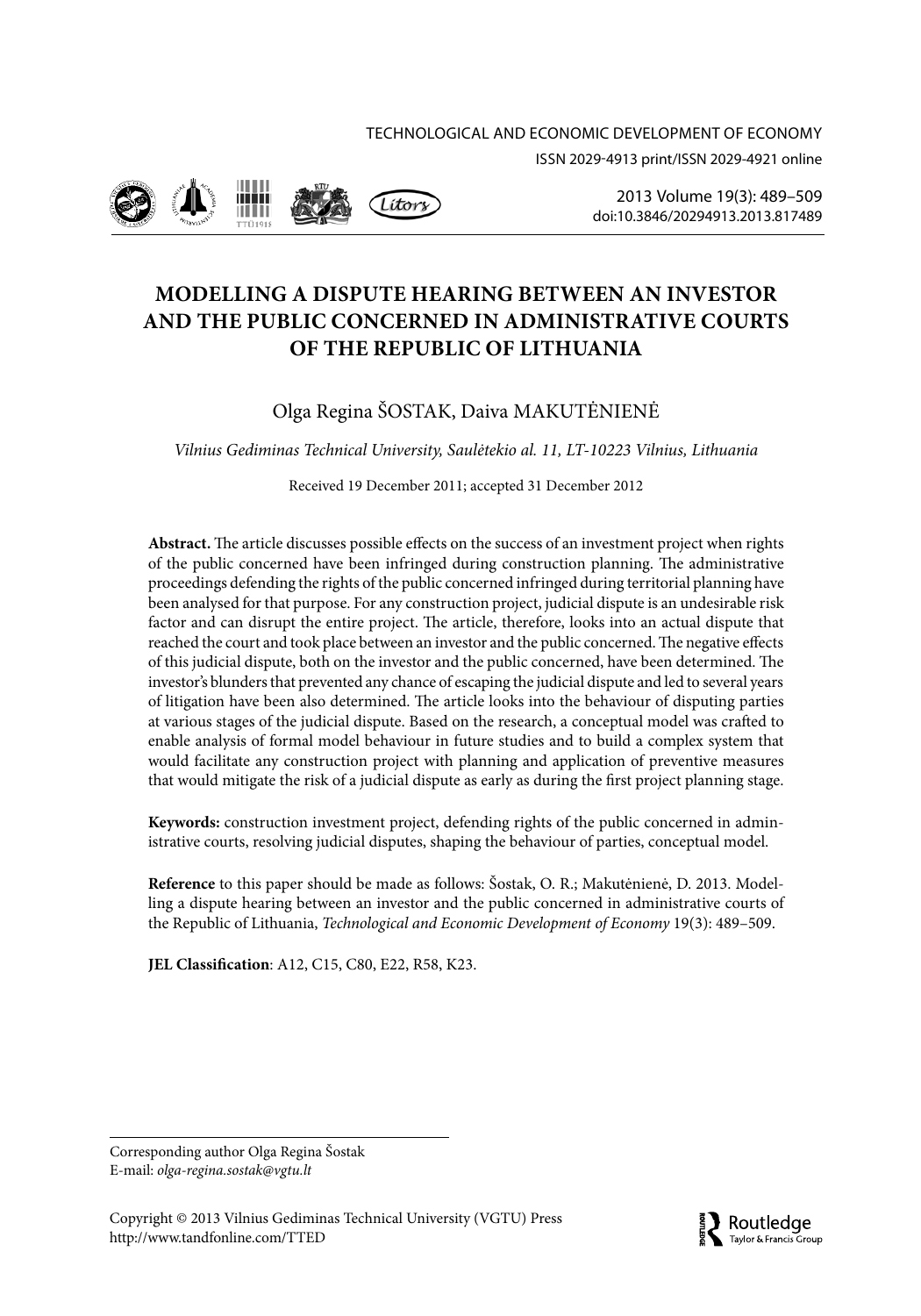## **Introduction**

Development of national economy is impossible without construction: people use such construction products as various types of buildings to live, work and satisfy other social needs (Burinskienė *et al.* 2011). Construction investment contributes to national economic growth and development extensively (Zavadskas, Kaklauskas 2008; Zavadskas *et al.* 2010b). Many Lithuanian cities and towns undergo intense transformations related to commercialisation, land use and built territories. Some examples from European cities have shown that construction development can target internal urban areas (Erdis 2013). Lithuanian cities currently witness concentrated development as well. It facilitates the use of the existing infrastructure and the reuse of abandoned urban territories. Such planning cuts the amount of used land and creates a lasting environment with dense population able to function properly. On one hand, it is a natural phase related to the revival of the most valuable neglected urban areas. On the other hand, the course and outcomes of this process reveal gaps within the renewal process. The blame may be cast on the failings of laws governing urban planning and protection of visual identity (investors cannot always be expected to abandon their self-centred ends for the sake of urban values, etc.) . Largely, this is determined by the confusing, inefficient system employed when constructions must be coordinated with state authorities and the public. Construction regulations are confusing, builders breach requirements, and officials often may choose which requirements to enforce at their own discretion. A range of problems spring from an inappropriate distribution of functions among national authorities and private entities. One outcome of inappropriate legal regulation of construction processes is infringements of third-party rights (these are parties with no direct involvement in a construction investment process: owners of neighbouring plots, users, communities of residential areas, etc.). Third parties are persons who become involved in a case because of their legal interest in the dispute outcome; they either join a procedure in progress themselves, or, in cases established by laws, may be included by any party or by court.

Third parties fall into two groups by the goal of their involvement in dispute resolution. The first group is third parties with claims of their own and the second – third parties without such claims. Third parties with claims of their own have all rights and duties of a plaintiff (CPC, Art. 46). Meanwhile, third parties without claims of their own toward the dispute's subject matter may join the case on the side of either the plaintiff or the defendant before the closing speeches, in cases the judgement might affect their rights or duties. They may also be included in a case under a motivated request of the parties or by court. The third parties without claims of their own have procedural rights and duties of a party, save for the right to change the grounds or the subject matter of the complaint, add new claims or remove some claims from the complaint, withdraw the complaint, accept the complaint, or reach an amicable settlement. They are also not entitled to demand enforcement of the court decision (CPC, Art. 47). To avoid confusion between third parties with claims of their own and third parties without claims of their own, the article refers to the former as the public concerned. The legislator defines the public concerned as the public affected or likely to be affected by the solutions of the territorial planning document being prepared or public with interest in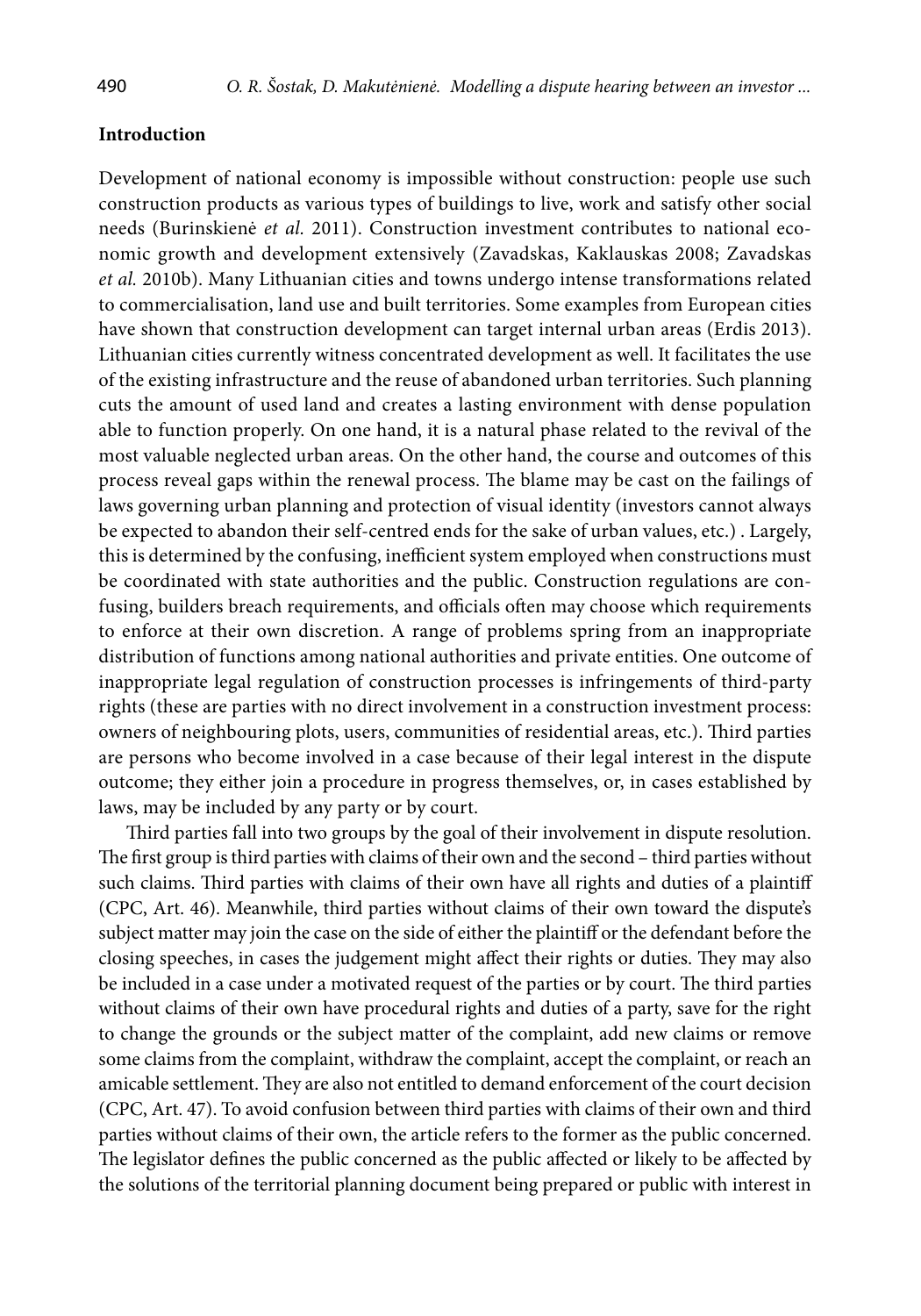implementation of such solutions (Law on Territorial Planning, Art. 2(34); Mitkus, Šostak, 2008; Šostak, Vakrinienė 2011; Lietuvos Respublikos civilinio proceso kodeksas; Lietuvos Respublikos teritorijų planavimo įstatymas; Chou, Lin 2013).

The investment process in construction is long and complicated; it requires enormous financial, intellectual and other resources. If a judicial dispute occurs during this process, the investor may suffer an enormous loss, and the project implementation may be postponed for an indefinite term. The litigation may continue for several years (*SACL ruling in the administrative case, 26 January 2007, No. A14-110-07; SACL ruling in the administrative case, 19 January 2007, No. A³-64-07; SACL ruling in the administrative case, 20 February 2006*, *No. A11-792/2006*). Thus the investor is most concerned to avoid any legal disputes and should pay considerable attention to their prevention. Before starting a project, the investor must be ready for any *surprises*. Forecasting is the key part in any strategy, because actions recommended for certain situations stem from the forecasts of possible outcomes. The article makes use of a conceptual model, as a method of deliberation, to determine possible ways to organise two opposing systems (the investor and the public concerned) in order to achieve the goals defined. The conceptual model is used as a tool to design two opposing systems. The conceptual model analyses and defines the behaviour of two opposing parties in certain states and at certain times (stages of the detailed planning process, the stage of legal proceedings in an administrative court of first instance, the stage of proceedings in an administrative court of appeal, etc.). The conceptual model shows the activities to be performed and their interrelations (Urbanavičienė *et al.* 2009). The conceptual model facilitates proper estimation of the scope of conflict's possible negative effect and its outcomes on the construction project. The analysis of risks, done with the help of the conceptual model, should make an impact on further decision-making (Bao *et al*. 2012; Desierto 2013; Chamodrakas *et al*. 2011). Throughout the project lifecycle the investor must monitor risks and analyse decision-making, improve the development of its risk management strategies and risk management plan, make use of risk analysis methods and technologies, implement the mechanism of risk reports (Lakis 2008; Keršulienė *et al.* 2010; Zavadskas, Turskis 2011).

In a construction project, judicial disputes are an unwanted risk factor, which may disrupt the entire project. It is therefore necessary to plan and apply preventive measures for the mitigation of such risk at the initial planning stage of a construction project (Zavadskas *et al.* 2010a; Yang *et al.* 2009; Park *et al.* 2009; Yang *et al.* 2009; Pinter, Pšunder 2013). The article for that purpose analyses an actual judicial dispute between an investor and the public concerned heard in administrative courts of the Republic of Lithuania. The negative outcomes of this judicial dispute, both on the investor and the public concerned, have been determined. The investor's blunders that barred any chance to prevent this judicial dispute and led to several years of litigation, have also been determined. The article analyses the behaviour of the disputing parties at various stages of the judicial dispute. Based on the research, a conceptual model was crafted to enable analysis of formal model behaviour in future studies and to build a complex system that would facilitate any construction project with planning and application of preventive measures that would mitigate the risk of a judicial dispute as early as during the first project planning stage (Koziratskiy *et al.* 2008; Tettey, Marwala 2007; Lin *et al.* 2011; Yeh *et al.* 2012; Wang *et al.* 2012).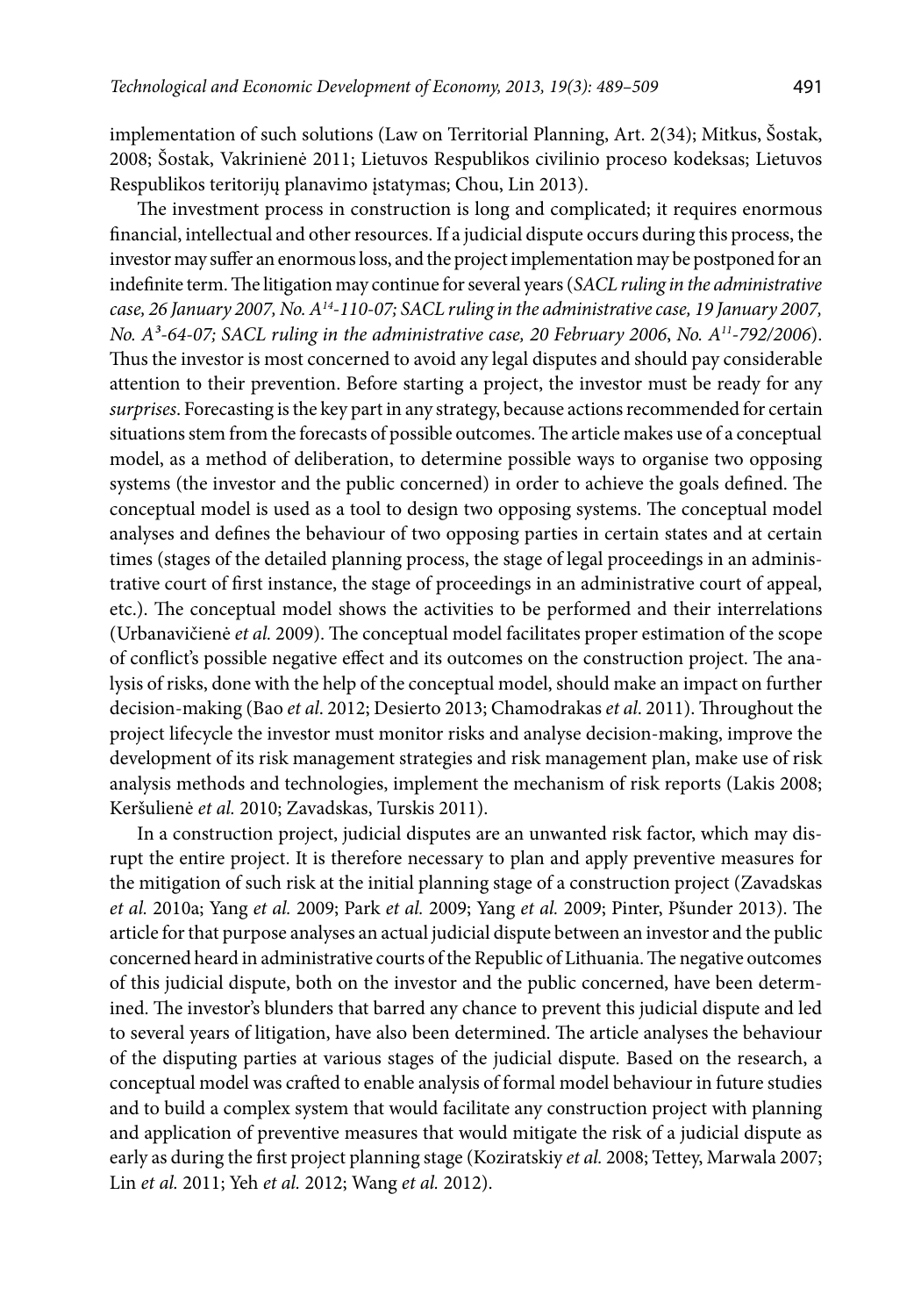## **1. Case study: a judicial dispute between an investor and the public concerned in administrative courts of the Republic of Lithuania**

Infringements of rights of the public concerned are of benefit neither to the public concerned nor to the participants of a construction investment process. On one hand, such infringements might wrongfully cause deterioration of life and work conditions of the public concerned; while on the other hand, infringements of rights of the public concerned at the phase of construction planning may affect implementation of the investment project, because all solutions infringing rights of the public concerned at the same time violate the provisions of normative legal acts and can be disputed as stipulated by the Law on Administrative Proceedings (hereinafter LAP), the Law on Territorial Planning (hereinafter LTP) and other legal acts (Lietuvos Respublikos teritorijų planavimo įstatymas; Lietuvos Respublikos administracinių bylų teisenos įstatymas; Mitkus, Šostak 2009; Fig. 1). LAP defines the concept of administrative disputes as conflicts between persons and entities of public administration or conflicts between entities of public administration that are not subordinate to each other; it means conflicts between a municipality and the public concerned that is affected by detailed plans approved by the municipality and building permits issued on that basis.

The article will analyse the judicial practice. Figure 1 shows the defence process of infringed rights of the public concerned in administrative courts (the diagram is based on the data from an actual case: *SACL ruling in the administrative case, 21 February 2006, No. A7 -850- 06; SACL ruling in the administrative case, 26 January 2007, No. A14-110-07*). The article will analyse an actual judicial dispute between an investor and the public concerned, determine the negative effects of this judicial dispute on both the investor and the public concerned, and determine the investor's blunders that barred any chance to prevent this judicial dispute and led to three-year litigation (see Fig. 1).

The parties in this dispute are: natural persons (the occupiers of the apartment house standing in the plot adjacent to the territory of the intended construction investment project) as the plaintiffs, the Administration of Vilnius City Municipality as the defendant, and third persons without claims of their own on the side of the defendant (the association of garage owners, hereinafter *–* the investor, and the association of new residential construction, hereinafter *–* the investor).

The complaint submitted by the plaintiffs requested to revoke the order No. 30-1849 of 19 November 2004 issued by the director of the Administration of Vilnius City Municipality and approving the detailed plan of a territory in Vilnius, as well as to revoke the decision passed on 3 June 2005 by the Administration of Vilnius City Municipality to grant the investor the building permit No. NR/594/05-0666 for construction of an apartment house in Vilnius. The complaint of the plaintiffs pointed out the fact that, on 19 November 2004, the director of the Administration of Vilnius City Municipality approved the detailed plan of the territory in Vilnius by the order No. 30-1849. Then, on 3 June 2005, the Administration of Vilnius City Municipality made the decision to issue the building permit No. NR/594/05-0666 for construction of an apartment house in Vilnius. The said legal acts approved the solutions in the detailed plan and in the project documentation, while the plaintiffs believed these solutions contradicted legal norms governing territorial planning and construction and hence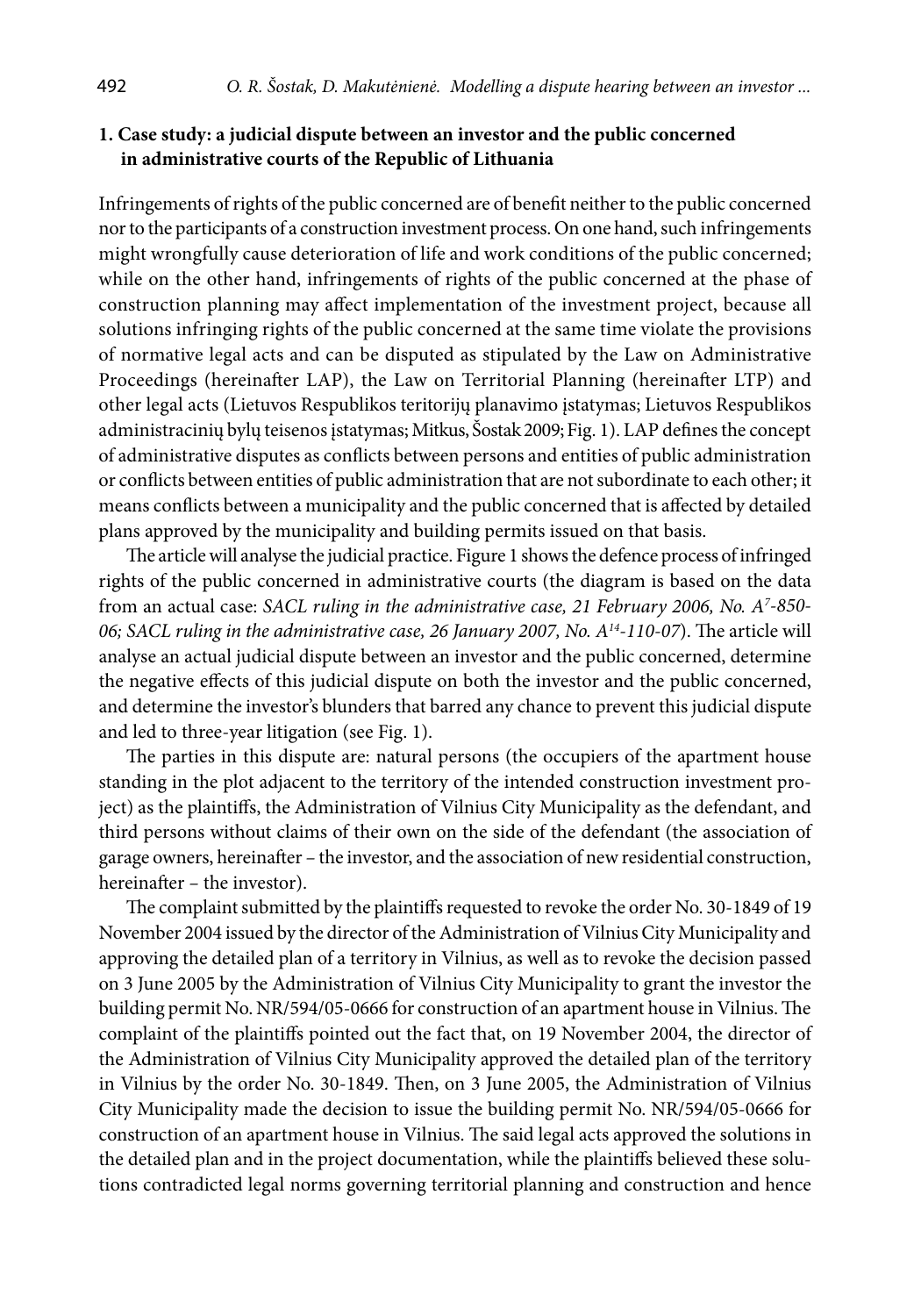violated their rights enjoyed as occupants. The plaintiffs laid out the following arguments to support their claims:

1) The plot is smaller than the normative minimum allowed. The minimum plot size is governed by Clause 11 of STR 2.02.01:2004 "Residential Buildings" (approved by the order No. 705 of Minister of Environment on 24 December 2003)(STR Gyvenamieji pastatai); the plot area of the designed building fails to comply with the requirements set forth in the said clause of the normative legal act.

2) The building foreseen in the detailed plan and designed in the respective design documentation fails to comply with the fire safety requirements. Clause 54 of STR 2.02.01:2004 "Residential Buildings" (approved by the order No. 705 of Minister of Environment on 24 December 2003) states that "access roads for fire engines to buildings of four storeys and above must be available along the two longest sides of the building with additional sites for fire engine ladders". This requirement was not respected. Neither the detailed plan nor the design documentation foresees any site for fire engines to turn round. Clause 57 of STR 2.02.01:2004 "Residential Buildings" sets forth the requirements on access of fire engines to enclosed or semi-open yards. This clause stipulates that any access road ending in a cul-desac must have a site for fire engines to turn round with minimum dimensions of 12´12 m. Neither the detailed plan nor the design documentation foresees such site. Clause 58 of the said STR stipulates that these special sites must always be unoccupied.

3) The playing grounds foreseen in the solutions of the detailed plan and the design documentation would fail to comply with the requirements set forth in Clause 243 of STR 2.02.01:2004 "Residential Buildings", which states that "the playing ground must be located on the site so as to be visible from at least one room of a flat or from shared premises and at least 10 m away from: the access road connecting with the street; the site with waste containers; the garage; and the residential building". The new construction, which received the building permit, foresees the playing grounds at a distance of only 5 metres from the building and close to the car park.

4) The conditions of the plaintiffs to use the playing ground will suffer and will fail to meet the norms. Clause 243 of STR 2.02.01:2004 "Residential Buildings" sets the requirement that "the playing ground must be located on the site so as to be visible from at least one room of a flat or from shared premises". Before the construction, the children of the plaintiffs used the playing ground visible from windows of all apartments. When the new building is ready, part of the new building will block the view to the playing ground. Article 6(4) of the Law on Construction states that "a construction works, during and after the construction, as well as the construction site, must be arranged in such a way that during the construction and use of a constructed construction works, living and working conditions of third parties which they enjoyed prior to the beginning of the construction, might be changed only in compliance with the provisions of normative technical construction documents". The above provision of the Law on Construction suggests that construction of the building foreseen in the detailed plan would damage the living conditions of the plaintiffs (in particular the possibility to keep an eye on playing children) contrary to the provisions of normative technical construction documents.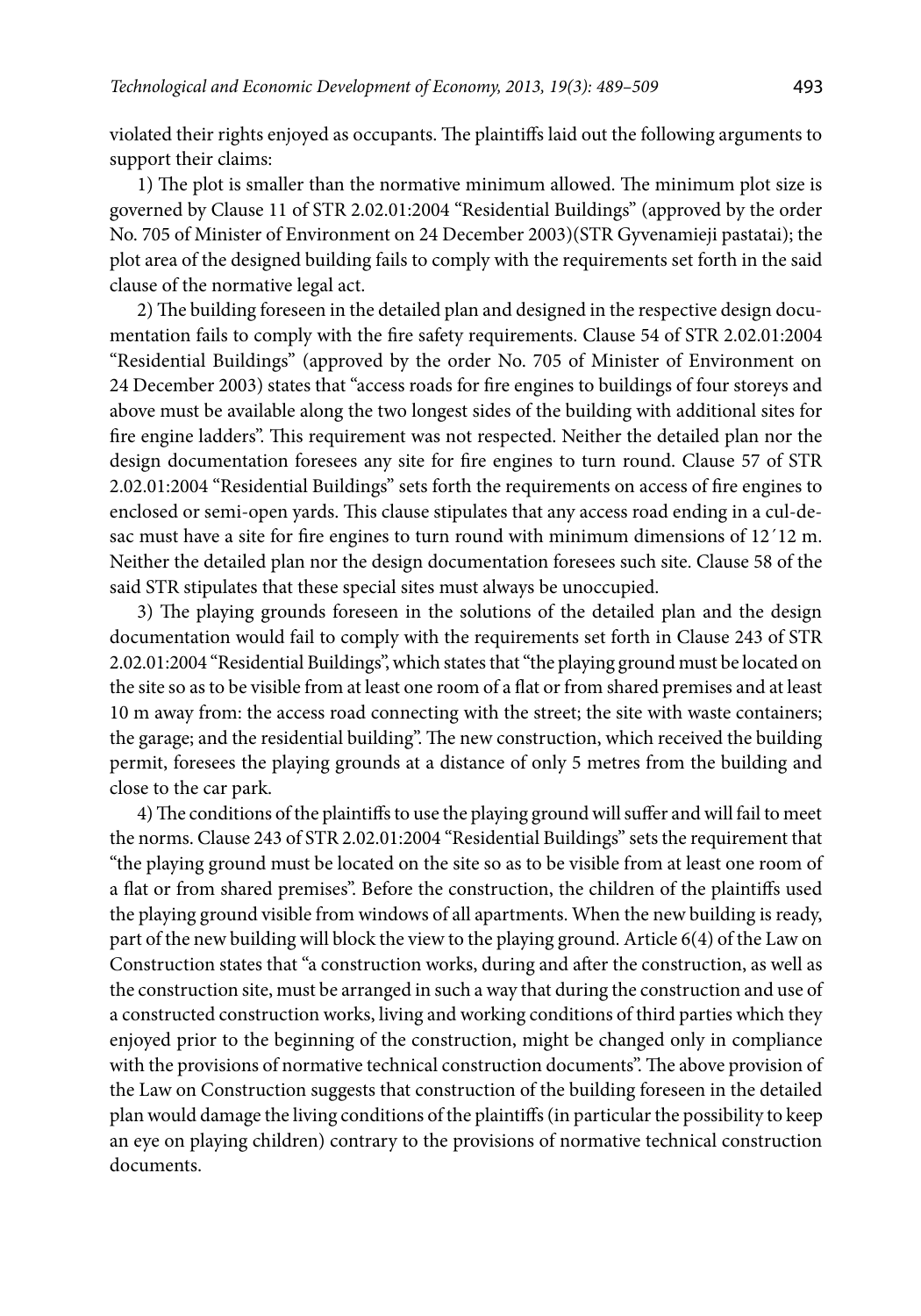

Fig. 1. Defence of infringed rights in an administrative court, an actual case (diagram compiled by the authors)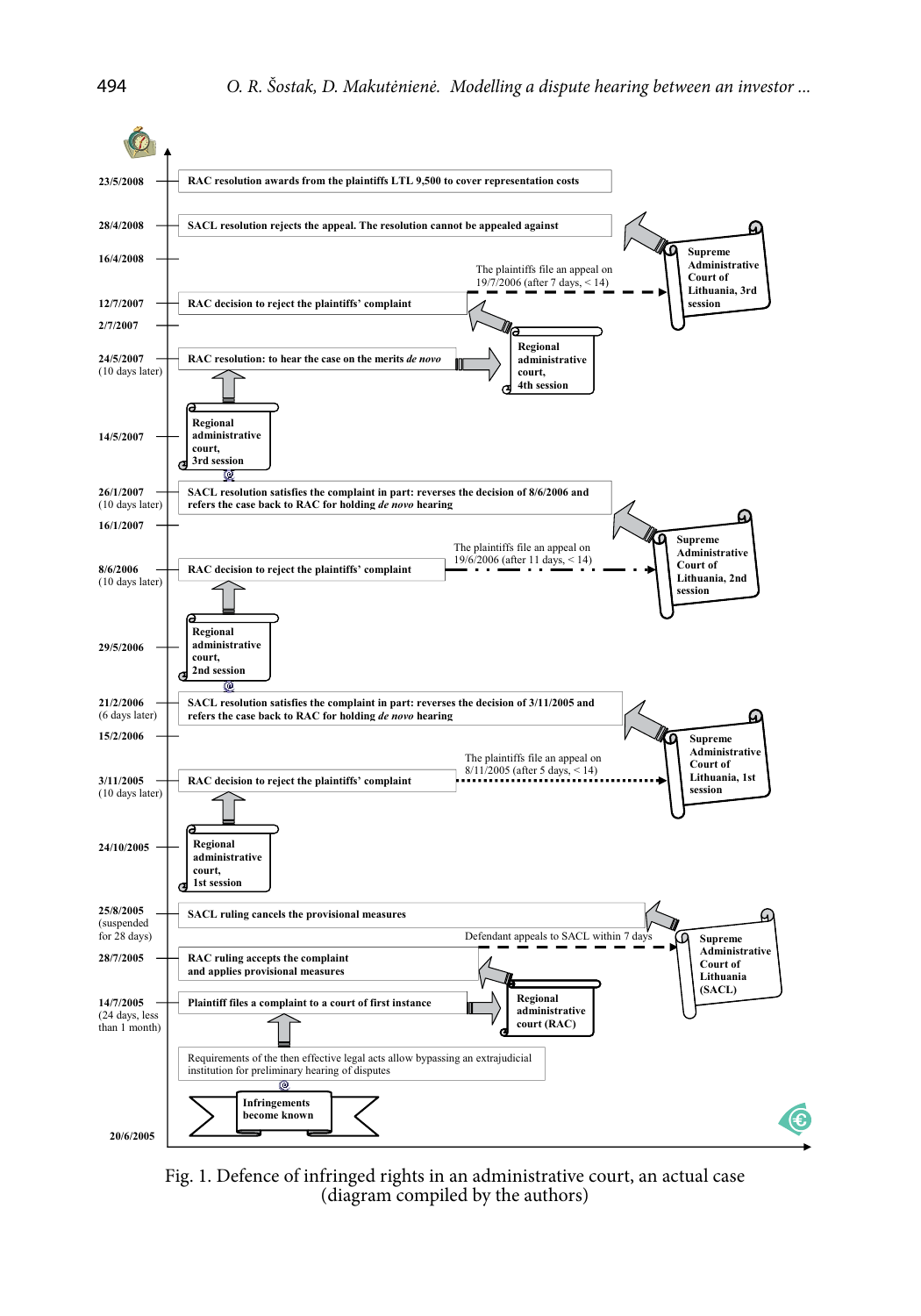The said circumstances suggest that the building to be constructed close to the building of the plaintiffs will fail to comply with fire safety requirements, will stand on too small a plot with inadequate layout, and damage the possibilities for the plaintiffs to keep an eye on their children. The construction of such a building will make a negative impact on the residential environment of the plaintiffs and will violate their rights for proper use of their own homes (*SACL ruling in the administrative case, 21 February 2006, No. A7 -850-06*).

The article moves on to the analysis of the judicial dispute proceedings between the investor and the public concerned in administrative courts of the Republic of Lithuania. The diagram of the proceedings related to the defence of infringed rights in administrative courts is shown in Fig. 1.

## **2. The analysis of the judicial dispute proceedings between the investor and the public concerned in administrative courts of the Republic of Lithuania**

The proceedings include the main stages specified below.

1. The public concerned learns its rights have been violated (infringement determined). The analysis of the case files revealed that the public concerned learned about the construction investment project on 20 June 2005, as its implementation started. The public concerned had not been notified about the approval of the detailed plan and the issue of the building permit (*SACL ruling in the administrative case, 21 February 2006, No. A7 -850-06;* see Fig. 1). Any disputing parties are interested to handle all disputes as early as possible and prevent judicial litigation. But in this case, the conflict reached the court, which means the parties failed to manage the conflict and collaborate: both parties took no coordinated actions to arrive at mutually acceptable goals and the conflict took a destructive path. The investor failed to consider the interests of the public concerned and lost any chance to resolve the dispute out of court.

2. Before applying to an administrative court, separate legal acts or actions/omissions of public administration entities foreseen by laws can be, and in cases stipulated by laws must be, contested by applying to an extrajudicial institution for preliminary hearing. The proceedings related to extrajudicial defence of rights of the public concerned are discussed in Article 25 of LAP. Unless laws stipulate otherwise, extrajudicial hearings of administrative disputes are handled by municipal public commissions of administrative disputes and the Chief Administrative Disputes Commission (LAP, Art. 26). The public concerned must be an active party in detailed territorial planning and submit written proposals on territorial planning documents to the organiser of planning in the course of the entire period of preparation of territorial planning documents until and during the public meeting as well as during the consulting (LTP, Art. 32, Part 1). LTP defines a proposal as the statement of public opinion on supplementing the solutions of a territorial planning document, suggestion or amendment of their alternative. Having analysed the proposals submitted by the public, the organiser of planning prepares a summary concerning the adopted proposals and those rejected in a reasoned manner, which it submits together with prepared territorial planning documents to the institutions coordinating the territorial planning document. The organiser of planning must respond in writing in a reasoned manner to the persons who submitted the proposals. The response may be appealed against to the institution that carries out state supervision of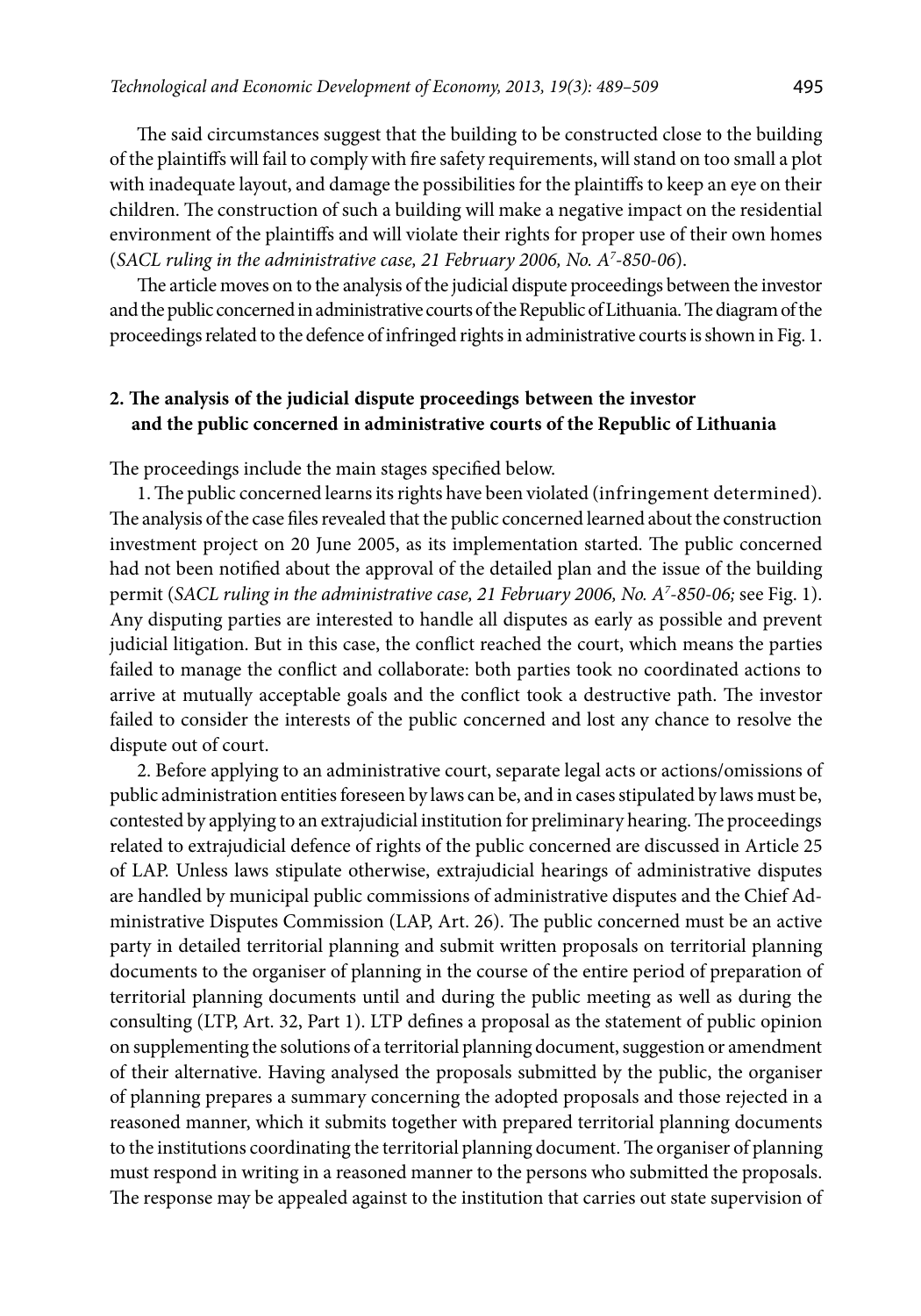territorial planning within one month from receiving the appeal. The institution that carries out state supervision of territorial planning submits, within 20 working days from the day of receipt of the appeal, a reasoned response that may be appealed against to court according to the procedure established by law (LTP, Art. 32, Part 2).

In the case considered here, the complaint about allegedly infringed rights of the public concerned was never heard by an extrajudicial institution. There are several reasons. First, the then effective legal acts allowed directed application to an administrative court for the defence of infringed rights. Second, the organiser of planning failed to comply with publicity procedures: the public concerned received no proper notification about the detailed planning and had no opportunity to submit its suggestions to the organiser of planning (see Figs 1 and 2).

The article now proceeds on to all circumstances surrounding the preparation and approval of the disputed detailed plan. The preparation of the disputed detailed plan started following the order of the director of the municipal administration issued on 16 December 2003 "On the Permission to Prepare a Detailed Plan of the Territory Next to the Land Plot in Vilnius". The specifics related to the process of detailed territorial planning are set forth in Article 25 of LTP. It specifies the following stages of detailed territorial planning:

- the preparatory stage;
- the stage of the preparation of the territorial planning document and
- the final stage.

The preparatory stage of detailed territorial planning includes: setting the objectives of planning; preparing and approving the programme of planning; carrying out investigations, as necessary; public announcement of the decision to start preparing territorial planning documents and of planning objectives.

In the case analysed here, the intentions to start detailed planning were announced on 1 October 2003 in the daily *Lietuvos Aidas*, with the place for viewing and the place and time for discussion of this plan specified. The discussion held on 10 October 2003 approved the preparation of the detailed plan and design documentation. The said circumstances suggest that first announcement of the intentions to start detailed planning were not published in a local newspaper, despite such requirement set forth in Clause 9 of the then effective Regulations on Public Participation in the Territorial Planning Procedures. This was a breach of the regulations governing public discussion of drafted territorial planning documents; the public concerned was also improperly notified about the detailed plan and did not take part in public discussions. The newest version of the Regulations on Informing the General Public and Public Participation in the Territorial Planning Procedures tightened this requirement and the organiser of planning now must notify in writing the owners of property in the vicinity of the territory to be planned about the intentions to start detailed planning of the land plot (*Regulations on Informing the General Public and Public Participation in the Territorial Planning Procedures, approved by the resolution No. 33-1190 of the Government of the Republic of Lithuania on 21 March 2007*) (Lietuvos Respublikos visuomenės informavimo ir dalyvavimo teritorijų planavimo procese nuostatai). Hence, the organiser of planning must complete both first and second publicity procedures (1, 2 PP; see. Fig. 2). In the case analysed here, the organiser of planning failed to comply with these requirements properly and, thus, a breach of the detailed territorial planning proceedings has been determined (P1; see Fig. 2).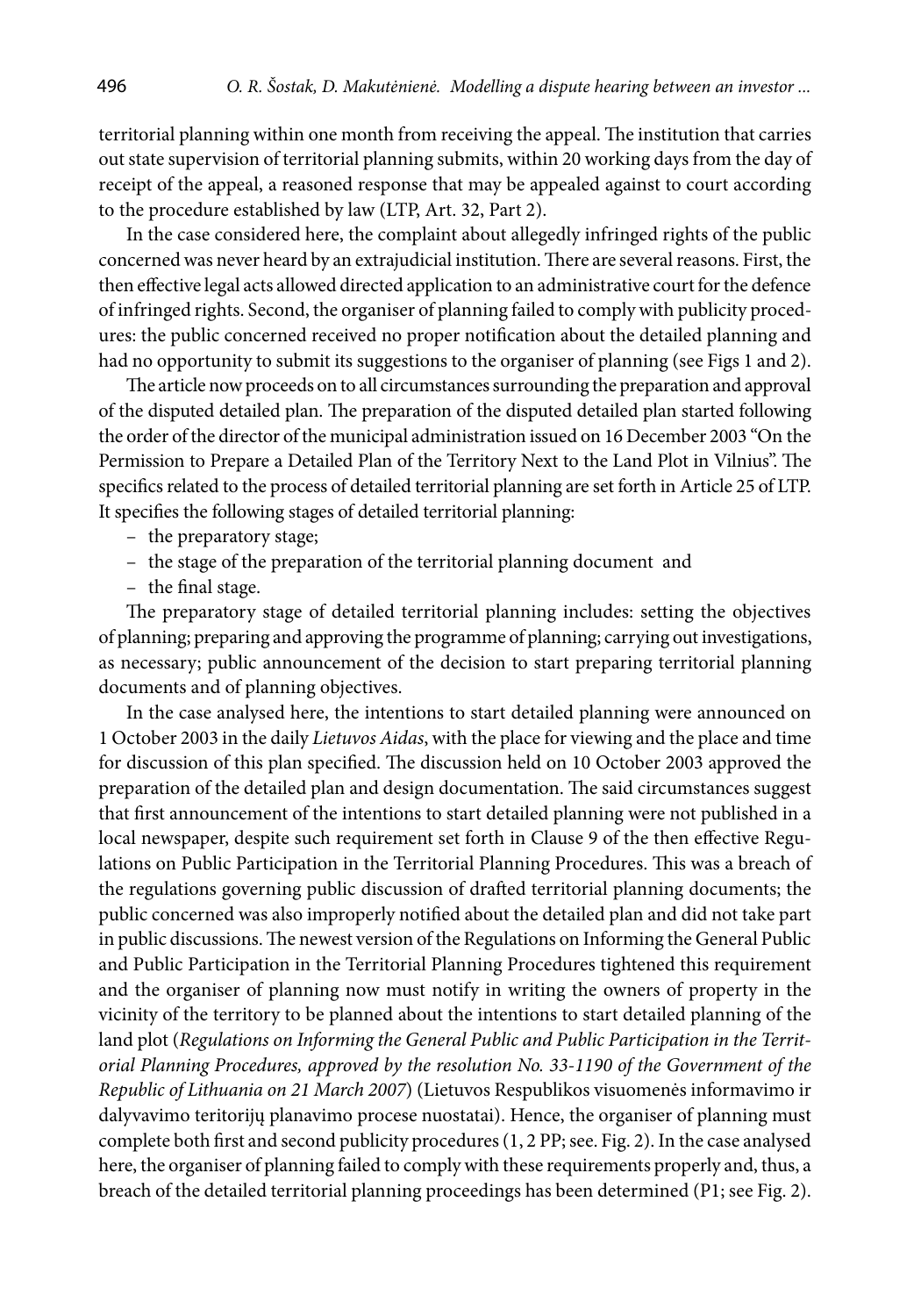

Fig. 2. Defence of infringed rights in an administrative court, an actual case (diagram compiled by the authors)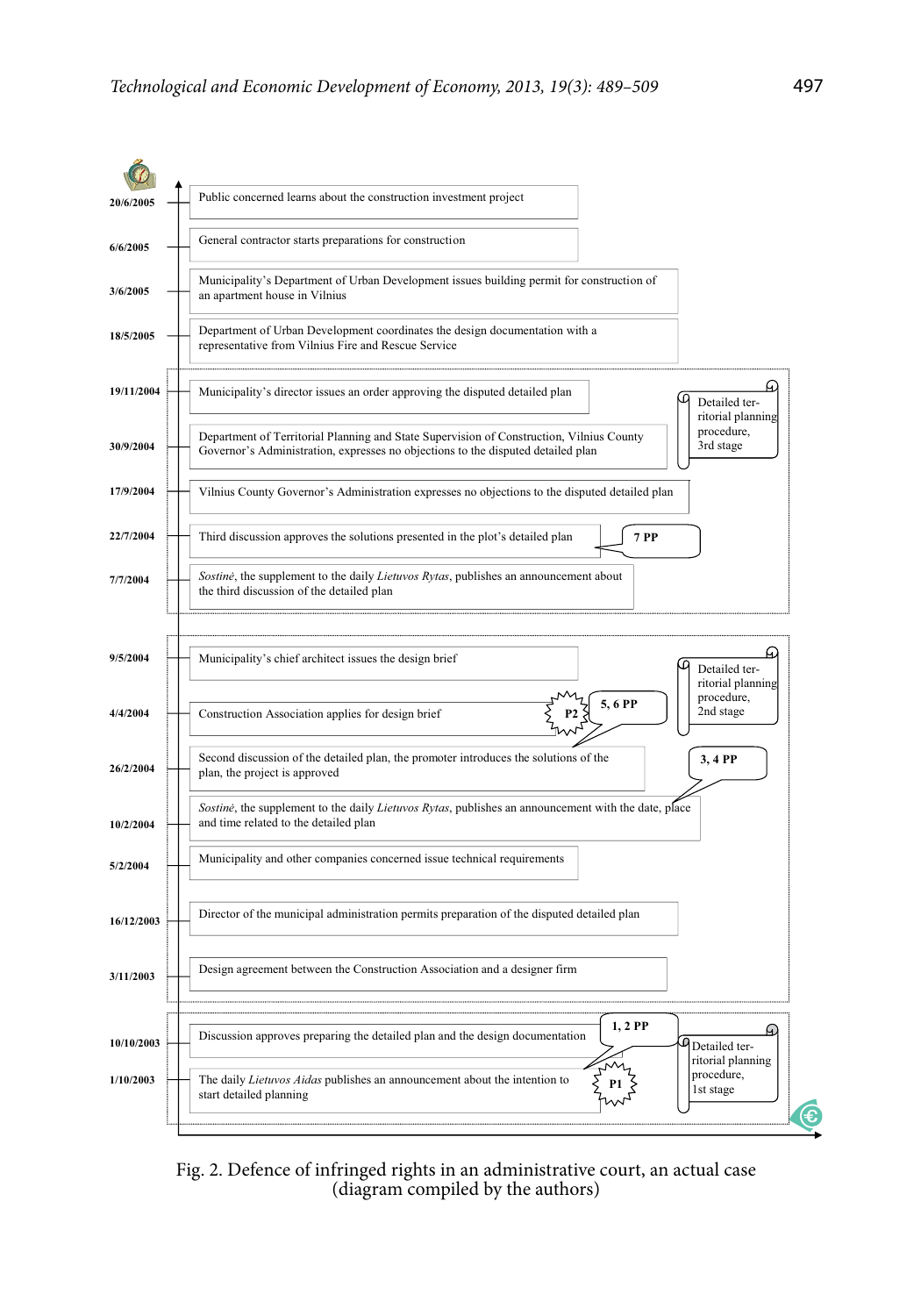Analysis of the case files revealed that the Construction Association submitted its application for the design brief on 4 April 2004 and received the brief on 9 May 2004. Interestingly, the conditions of planning must have been issued before announcing the intentions to start detailed planning *–* before 1 October 2003. Here we see a breach of detailed territorial planning procedures P2 (*SACL ruling in the administrative case, 21 February 2006, No. A7 -850-06;* see Fig. 2).

The article moves on to the analysis of the disputed detailed plan during the second stage of the detailed territorial planning procedure. The preparatory stage of the territorial planning document includes preparation of all solutions, which also included those infringing the rights of the public concerned. Although the solutions planned at this stage are mostly determined by the solutions from previous stages, this particular stage ends with final solutions of the detailed plan and these solutions may infringe the rights of the public concerned directly. The solutions introduced at this stage are therefore the most frequent cause of disputes between the public concerned and the organisers of detailed planning.

It has been determined that the designing agreement between the investor and a designer firm was concluded on 3 November 2003. On 16 December 2003, the director of municipal administration issued the order "On the Permission to Prepare a Detailed Plan of the Territory Next to a Land Plot in Vilnius" allowing the preparation of the disputed detailed plan. The municipality and other companies concerned issued their technical requirements between 29 January and 5 February 2004. The main drawing with the chief specifications of the disputed detailed plan was agreed upon (between the investor and the designer firm) on 9 February 2004. Importantly, the design brief was issued only on 9 May 2004 (*SACL ruling in the administrative case, 21 February 2006, No. A7 -850-06; SACL ruling in the administrative case, 26 January 2007, No. A14-110-07*; see Fig. 2).

The Regulations on Informing the General Public and Public Participation in the Territorial Planning Procedures stipulate that the organiser of planning must announce in mass media that the territorial planning document is ready and specify the procedure, place and time for its viewing and discussion. The organiser of planning must also notify in writing the owners of the property in the vicinity of the territory about the detailed planning document. This makes sure the third and fourth publicity procedures are complied with (3, 4 PP; see Fig. 2). In the case analysed here, the date, place and time related to the detailed plan were announced in the *Sostinė*, the supplement to the daily *Lietuvos Rytas*, on 10 February 2004. On the day specified in the announcement (26 February 2004), the local government unit (*seniūnija*) held the second discussion of the detailed plan, in which the promoter introduced the intended solutions of the plan and the project was accepted. The public concerned, however, was not present in the discussion and all solutions were accepted without public consent. But the Regulations on Informing the General Public and Public Participation in the Territorial Planning Procedure state that at least 20 business days must be allocated for viewing any detailed plans when they are ready. The organiser of planning must also arrange public exposure of the detailed plan for at least 10 business days. These arrangements would ensure the fifth and sixth publicity procedures (5, 6 PP; see Fig. 2).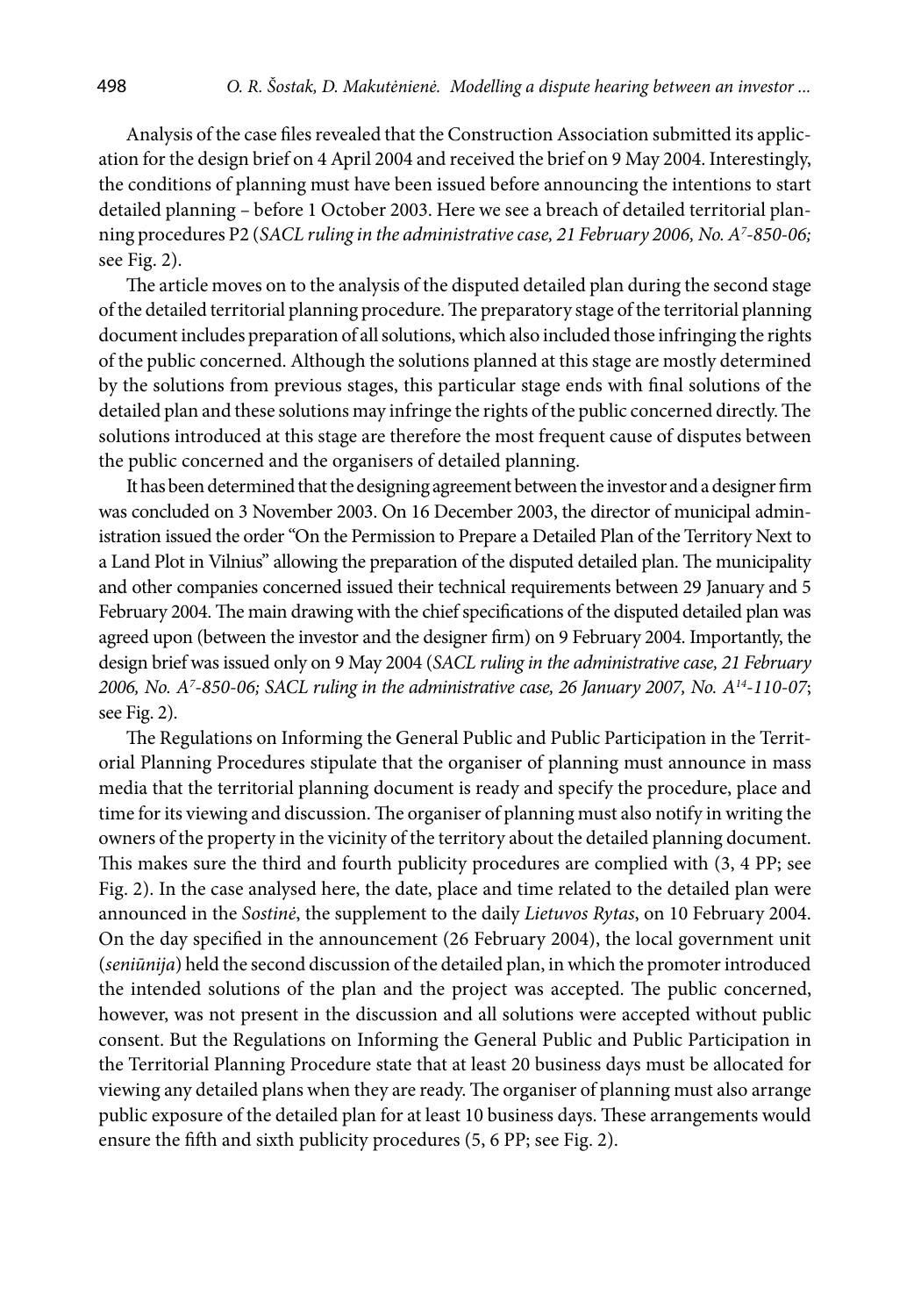The final stage of the detailed territorial planning procedure includes the following steps:

- the step of considering and coordinating the solutions of the territorial planning document: public hearing, coordinating with institutions, examination of disputes and
- the step of approving the territorial planning document: inspection in the institution supervising state territorial planning, approval and recording in the register of territorial planning.

The Regulations on Informing the General Public and Public Participation in the Territorial Planning Procedure provide for the seventh, and the last, publicity procedure, which is a public discussion of the detailed plan once it is ready (7 PP; see Fig. 2). LTP defines public discussion as a procedure to ensure publicity of territorial planning by introducing the prepared territorial plan to the public in the manner prescribed. This procedure provides the public concerned with information about the full set of the solutions of the detailed plan. In the case analysed here, plans to hold a third discussion of the detailed plan were announced in the *Sostinė*, the supplement to the daily *Lietuvos Rytas*, on 7 July 2004. The discussion held on 22 July 2004 approved the solutions of the detailed plan. No representatives of the public concerned were present in the public discussion. The data of the case suggest that the organiser of planning had no interest in collaboration with the public concerned, also made no attempts to explain the solutions of the construction investment project to the public and to handle the dispute through negotiations. Thus, the investor's blunders, done while preparing the disputed detailed plan, led to painful outcomes when the implementation of the solutions of the construction investment project started.

The disputed detailed plan was agreed with relevant authorities. On 17 September 2004, Vilnius County Governor's Administration issued the document No. (30)-12-2930 stating there were no substantial objections to the preparation of the disputed detailed plan. On 30 September 2004 the Department of Territorial Planning and State Supervision of Construction (Vilnius County Governor's Administration) issued the document No. 474 expressing its approval. On 19 April 2004 the director of the municipal administration issued the order No. 30-1849 "On Approval of the Detailed Plan of a Territory in Vilnius" approving the disputed detailed plan, which served as a basis to register the plan with the register of territorial planning documents.

Legal acts governing territorial planning stipulate that the permission to construct can only be issued having verified whether or not the design documentation corresponds to the design brief; on 18 May 2005 the Municipality's Department of Urban Development agreed this project with a representative of Vilnius Fire and Rescue Service. On 3 June 2005 the Municipality's Department of Urban Development issued the building permit No. 594/05-0666 for construction of an apartment house in Vilnius. On 6 June 2005 the general contractor started its preparations for the construction (building a bypass to the construction site, erecting pylons for provisional power supply line from a power substation, delivering building materials for fencing of the construction site, etc.) (*SACL ruling in the administrative case, 21 February 2006, No. A7 -850-06; SACL ruling in the administrative case, 26 January 2007, No. A14-110-07*; see Fig. 2).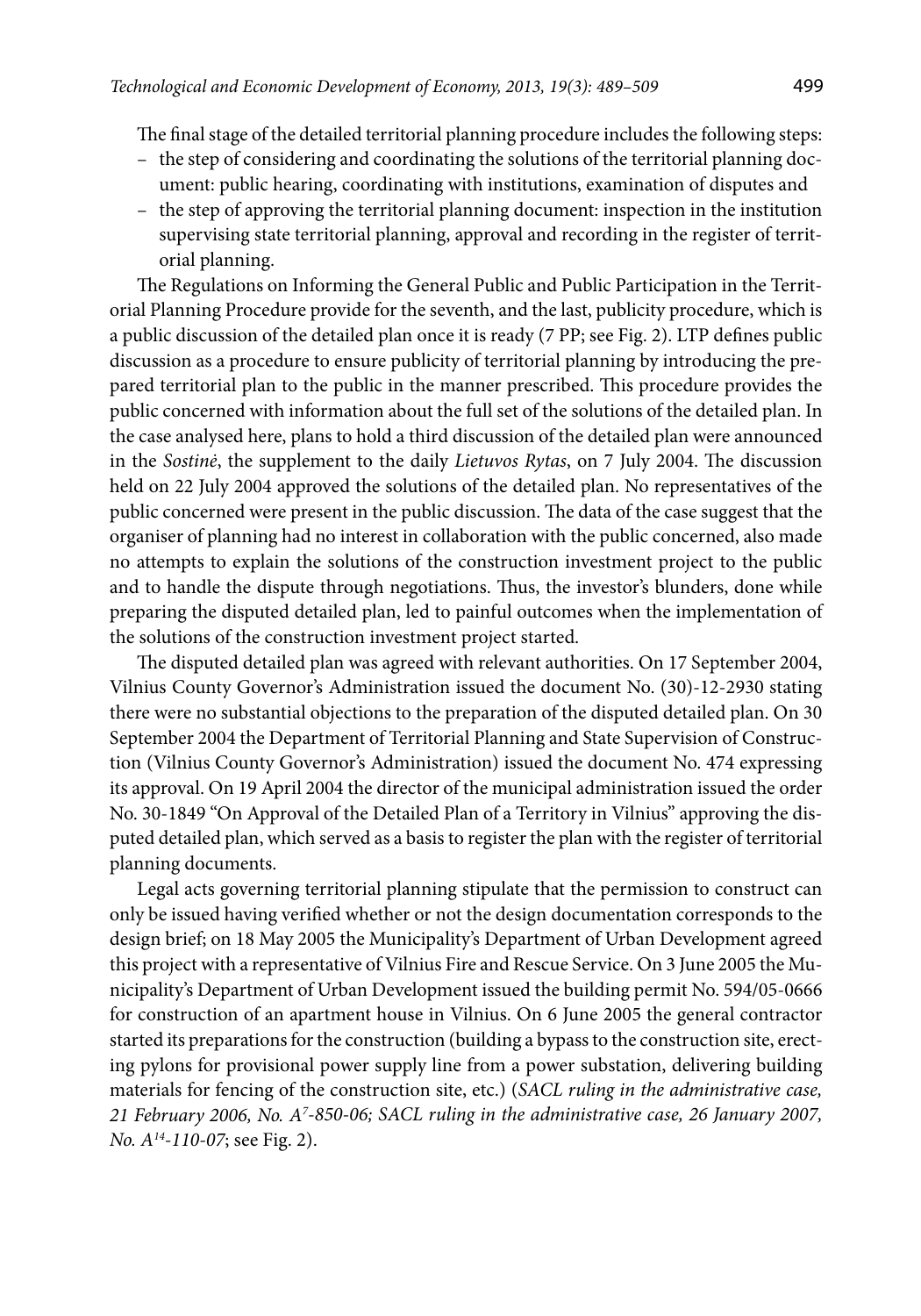3. Judicial defence of infringed rights. LAP stipulates that the decision of an appropriate administrative disputes commission or any other institution for preliminary extrajudicial dispute hearing, adopted after investigating an administrative dispute in line with the extrajudicial procedure, may be appealed against to the administrative court by any of the parties to the dispute, contesting the decision of the administrative disputes commission or any other institution for preliminary extrajudicial dispute hearing. In such an event the administrative court may be appealed to within 20 days from the day of receipt of the decision (LAP, Art. 32). Persons as well as other entities of public administration, including state and municipal public administration employees, officers and agency heads are entitled to file a complaint/petition against an administrative act adopted by an entity of public administration or against the act/omission of the above entities if they believe that their rights or interests protected by law have been infringed (LAP, Art. 22). LAP defines such complaint/petition as the form of appeal to the authorised institution requesting the resolution of an administrative dispute. Complaints are lodged with the authorised institution by private persons, whereas state and municipal institutions, their representatives or public servants file petitions (LAP, Art. 28). LAP stipulates that a complaint/petition may be filed with the administrative court within one month from the day of publication of the contested act, or the day of delivery of the individual act to the party concerned or the notification of the party concerned of the act/ omission (LAP, Art. 33). The claimant is entitled to withdraw the complaint/petition before it is found to be receivable, also to specify and change the grounds or subject matter of the complaint/petition, or to withdraw the complaint/petition at any stage of the case investigation before the court retires to the conference room (LAP, Art. 52). The plaintiff and defendant can also arrive at an amicable settlement and terminate their litigation at any stage of the court proceedings (see Fig. 1).

In the case analysed here, the complaint was filed to an administrative court on 14 July 2005: 24 days after learning about the infringed rights (see Fig. 1). It means the relevant requirement was complied with, as the term for filing of a complaint was respected. On 28 July 2005 the Regional Administrative Court (hereinafter RAC) recognised the complaint submitted by the applicants to be receivable.

4. RAC is the court of first instance for administrative cases concerning legitimacy of legal acts or actions of state (or municipal) administrative entities, also legitimacy or validity of their refusal to perform, or protraction of, actions within their competence when the complainant or the defendant are entities of state or municipal administration. RAC, as a court of first instance, also investigates complaints/petitions against the decisions of municipal administrative dispute commissions and, in cases provided for by law, against the decisions adopted by other institutions for preliminary extrajudicial investigation of disputes (LAP, Art. 18 and Art.15). The case hearing proceedings at court of first instance. Article 68 of LAP stipulates that the chairman or judge of the court who by virtue of an order recognised the appeal to be receivable, determine, as necessary, the following mandatory issues relating to the preparation for the hearing of the case in the court:

- take measures to secure the claim;
- decide on the summoning of specialists or on expert examination;
- perform other actions necessary when preparing for the hearing of the case; etc.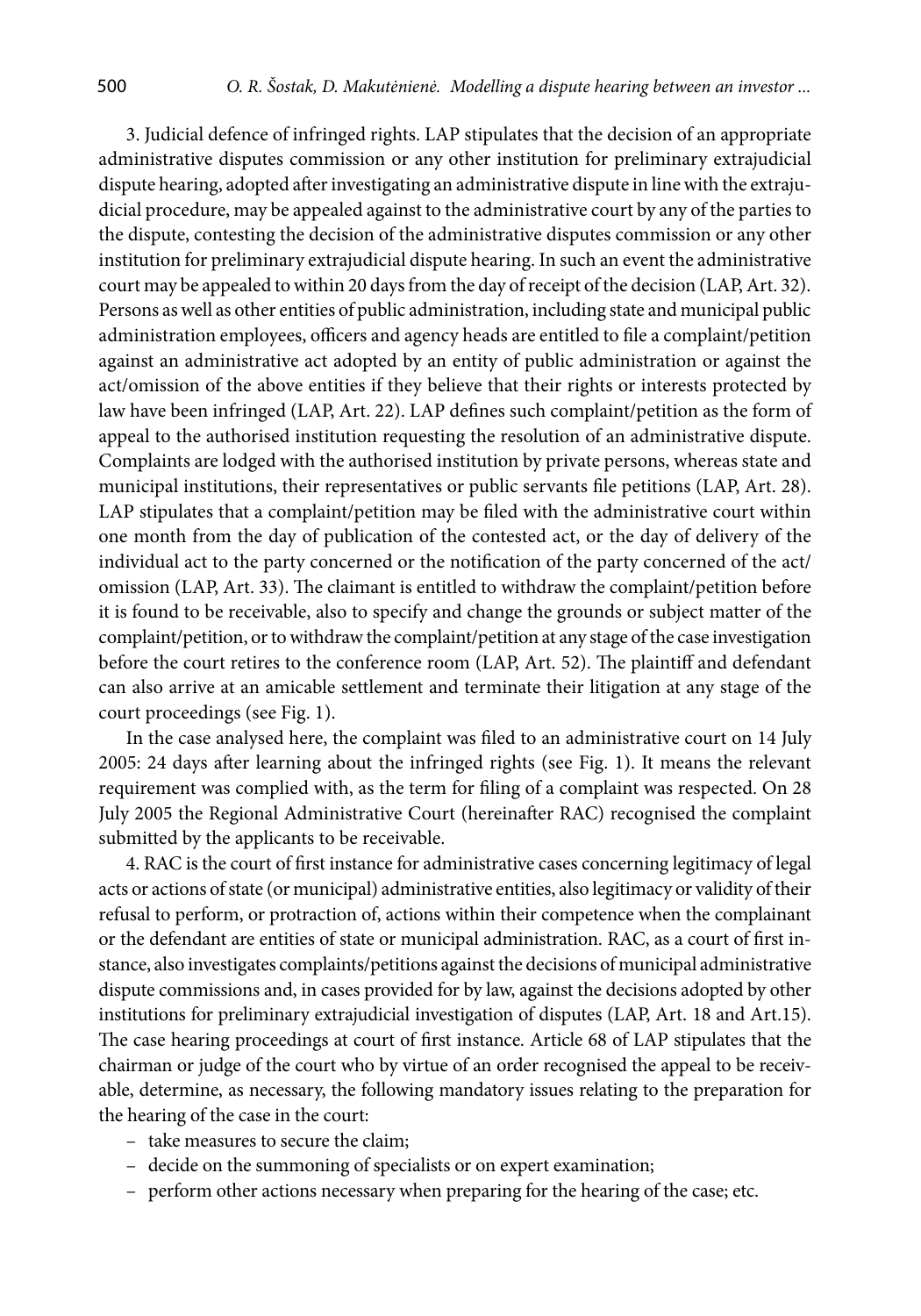The court or the judge may, upon a motivated petition of the participants in the proceedings or upon its own initiative, take measures with a view to securing a claim. The claim may be secured at any stage of the proceedings if failure to take provisional measures to secure a claim may impede the enforcement of the court decision or render the decision unenforceable. Provisional measures may be as follows:

- granting an injunction restraining the defendant from certain actions;
- stay of execution under the writ of execution;
- suspension of validity of a contested act.

The judge or the court hears the petition for securing the claim within one day from the receipt thereof, without notifying the defendant and other participants in the proceedings. If such a petition is filed together with the complaint/petition, it will be heard within one day from the acceptance of the complaint/petition. The court or the judge makes an order on securing the claim, in which the procedure and manner of the execution thereof is indicated. A separate appeal may be filed against the court order on the issues regarding the securing of claims. The filing of a separate appeal against the order to secure the claim will not stay the execution of the order or suspend the hearing of the case. The court order to secure the claim will be executed without delay. The order to replace a measure securing a claim or to cancel the measure aimed at securing a claim are executed upon the expiry of the time limit for filing an appeal against such orders and, where the complaint has been filed, upon making an order to reject the appeal. Where the injunctions are not complied with, the guilty persons are imposed a fine by a court order in the amount of up to LTL 1,000 (LAP, Art. 71).

On 28 July 2005, RAC issued a ruling satisfying in part the request on provisional measures laid out in the plaintiffs' complaint and suspended the building permit No. NR/594/05-0666 issued by the Administration of Vilnius City Municipality on 3 June 2005 to the investor for the construction of an apartment house in Vilnius until the court judgement is this case becomes effective, but rejected the request to suspend the order No. 30-1849 "On Approval of the Detailed Plan of a Territory in Vilnius" issued by the director of the Administration of Vilnius City Municipality on 19 November 2004. The ruling stated that the defendant was entitled to file a separate appeal against the provisional measures to the Supreme Administrative Court of Lithuania (hereinafter SACL), within 7 days upon receiving a copy of the ruling. The defendant used its right of appeal and, on 25 August 2005, SACL issued a ruling satisfying the defendant's appeal. The request of the plaintiffs to apply provisional measures was rejected. Thus, in the case analysed here, the construction operations were suspended for 28 days (20 business days) between 28 July 2005 and 25 August 2005 (see Fig. 1).

The defence of infringed rights in administrative courts raises issues with application of provision measures. On one hand, failure to suspend construction may impede the enforcement of a court decision, or render the decision unenforceable, when the litigation (which may take several years) is over. On the other hand, suspended construction may translate into huge financial losses to the investor and failure to complete the construction investment project. Should the defendant prevail in the litigation, the entity to reimburse the loss is unclear. Judicial practise has seen cases when the non-prevailing party, the public concerned, had to reimburse the defendant any loss incurred due to the suspension of construction (*SACL ruling in the administrative case, 20 February 2006, No. A11-792/2006*). It may be an unbearable burden to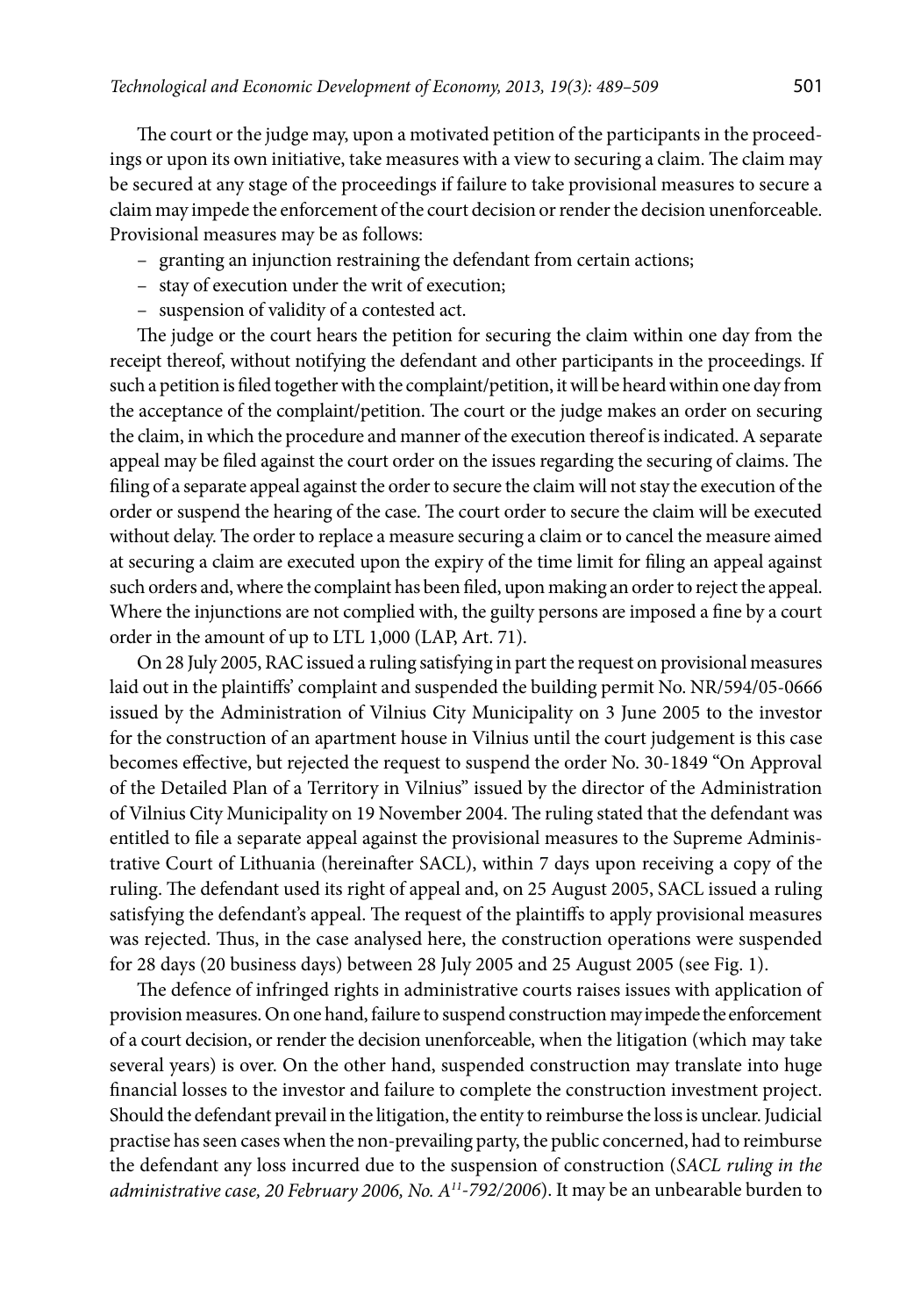the public concerned and such scenario restricts the right of the public concerned to defend its allegedly infringed rights (*SACL ruling in the administrative case, 19 January 2007, No. A³-64-07*). This issue is yet to be finally resolved in judicial practice. Below is the estimation of the investor's losses for July 2005 due to the suspended construction (see Table 1).

| The name of the costs                                                                                        | Calculations, LTL                                         | Total, LTL |
|--------------------------------------------------------------------------------------------------------------|-----------------------------------------------------------|------------|
| Daily maintenance costs of the construction site:                                                            |                                                           |            |
| Object's security:                                                                                           | 48 hours $x 9.5 = 456 + VAT = 538.08$                     |            |
| Facilities for rest, etc.:                                                                                   | $16.44 + \text{VAT} = 19.40$                              |            |
| Bio toilet:                                                                                                  | $5.74 + VAT = 6.77$                                       |            |
| Electricity costs:                                                                                           | $50 \text{ kW} \times 0.264 = 15.84 + \text{VAT} = 18.69$ |            |
| Land lease:                                                                                                  | $429.06 + VAT = 506.29$                                   |            |
| Costs of auxiliary staff:                                                                                    | LTL $1,048 / 31$ days = 33.80                             |            |
|                                                                                                              |                                                           | 1,123.03   |
| Daily costs for the staff of the association of residential construction hired specifically for this object: |                                                           |            |
| Engineer for technical supervision                                                                           |                                                           |            |
| of construction:                                                                                             | LTL 2,059.84 / 31 days = $66.45$                          |            |
| Project manager:                                                                                             | LTL 1,574.40 / 31 days = $50.79$                          |            |
|                                                                                                              |                                                           | 117.24     |
| Amounts invested by the association of residential construction (per day):                                   |                                                           |            |
|                                                                                                              | LTL 815,000 $\times$ 6 % / 365 days = 133.97              |            |
|                                                                                                              |                                                           | 133.97     |
| Daily costs for staff and workers, working on the object, during the downtime:                               |                                                           |            |
|                                                                                                              | LTL 41,909.64 / 31 days = $1,351.92$                      |            |
|                                                                                                              |                                                           | 1,351.92   |
| The maintenance costs of the object per one calendar day amount                                              |                                                           | 2,726.16   |

Table 1. Investor's losses due to the suspended construction

The investor specifies that on top of the above costs other costs and losses are possible, such as the cost of object's conservation, the loss of skilled workforce, the growing cost of the property under construction, the failure to fulfil obligations toward the banks financing the construction and the subcontractors working on the object, the delay of all financing and work schedules for an indefinite term with the schedule also affected by weather conditions in the future. The amounts estimated above show that in the reviewed case, the suspension of construction for 20 business days might have cost the investor at least LTL 2,726.16  $\times$  20 = LTL 54,523.20 (*RAC ruling in the administrative case, 28 July 2005, No. AS5 -375/2005; SACL ruling in the administrative case, 25 August 2005, No. AS5 -375/2005* ).

5. The court of the first instance makes orders on separate issues that are not decided on the merits during the proceedings. The court makes orders in the conference room. The orders are signed by all judges who participated in the hearing (LAP, Art. 105). The decision in the case heard on the merits is rendered by the administrative court in the conference room by a majority vote of the judges. Where oral hearing of the case is held, after the closing statements by the participants in the proceedings the court retires to the conference room to adopt the decision or make an order. Having adopted the decision or made an order, the court returns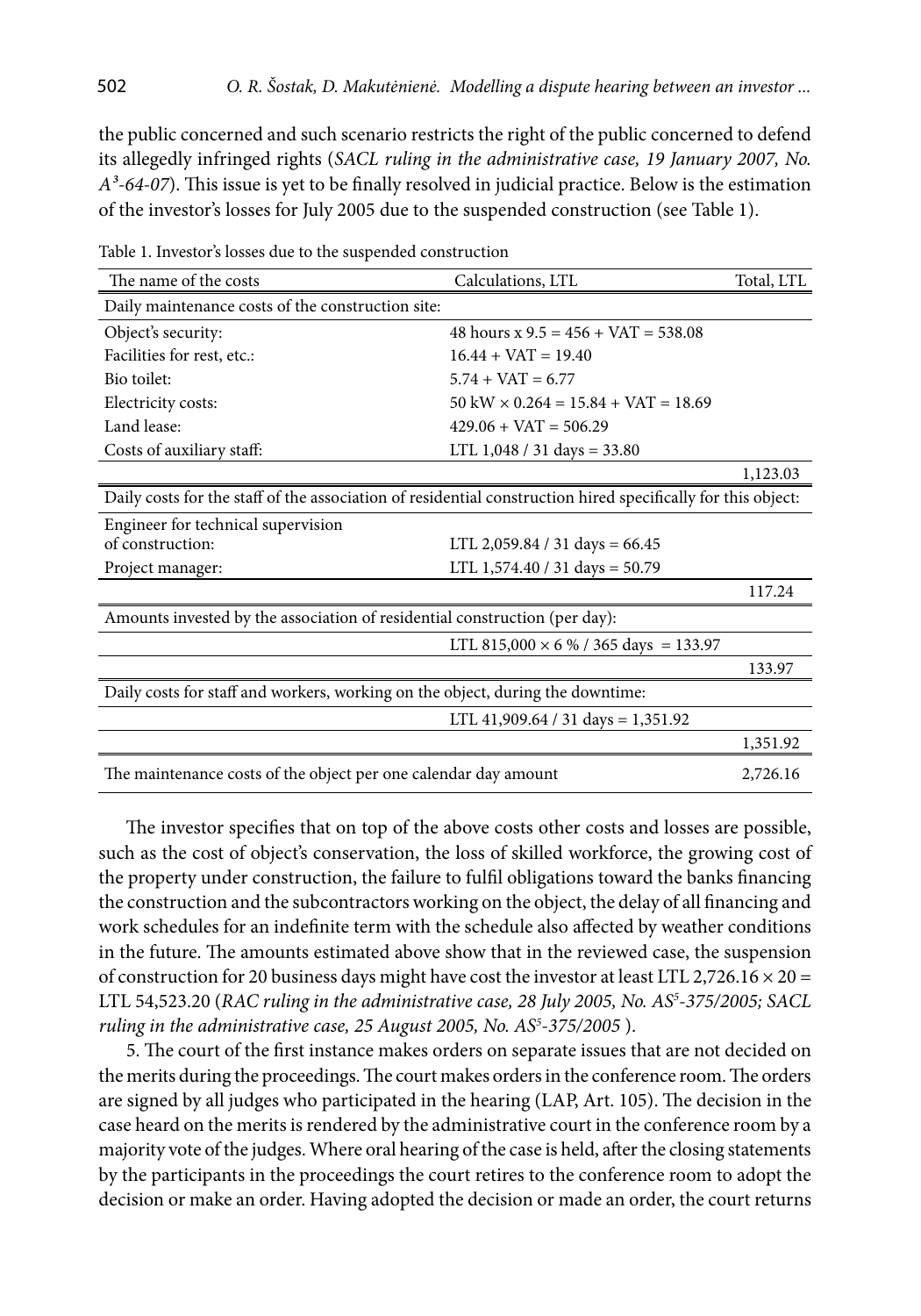to the courtroom and the chairman of the chamber or the judge rapporteur reads out the introduction and substantive provisions of the decision or order and briefly orally presents the motives of the decision or order. By way of exception, having regard to the complexity and scope of the case, the chamber of judges hearing the case on appeal may, by virtue of a motivated order, defer the adopting and pronouncement of the decision or order for not longer than a ten-day period. The decision or order, the adopting and pronouncement whereof was deferred, may be pronounced by one of the judges who heard the case, in the absence of other judges of the chamber (LAP, Art. 139). Upon hearing the case, the administrative court adopts one of the following decisions:

- to reject the complaint/petition as unfounded;
- to meet the complaint/petition and revoke the contested act (part thereof) or to obligate the appropriate entity of administration to remedy the committed violation or carry out other orders of the court;
- to meet the complaint/petition and to obligate the entity of municipal administration to implement the law, the Government resolution or another legal act accordingly;
- to meet the complaint and settle the dispute in any other manner provided for by law;
- to meet the complaint/petition and to award damages caused by unlawful acts of entities of public administration (Civil Code, Art. 6.271; LAP, Art. 88) (Lietuvos Respublikos Civilinis kodeksas).

In the reviewed case, RAC accepted the complaint of the plaintiffs on 28 July 2005 and held its first session on 24 October 2005. On 3 November 2005 (10 days after the first session) RAC pronounced its decision to reject the complaint (*RAC decision in the administrative case, 3 November 2005, No. I-1874-18/05;* see Fig. 1).

6. Hearing of a case in a court of appeal. To ensure expedience of the proceedings, protect the interests of the prevailing party and ensure definite relations between the parties, the law sets a time limit for the party dissatisfied with the court decision, or another person taking part in the proceedings, to execute its right of appeal. The decisions of RAC as a court of first instance can be appealed against to SACL within fourteen days upon pronouncement of the decision (LAP, Art. 127). An appeal hearing is similar to the court proceedings in a court of first instance. Having heard the case, the court of appeal has a right:

- uphold the decision of the court of first instance and reject the appeal;
- reverse the decision of the court of first instance and adopt a new decision;
- amend the decision of the court of first instance;
- reverse the decision of the court of first instance and dismiss the case or leave the appeal unconsidered;
- reverse the decision of the court of first instance fully or in part and refer the case to the court of first instance for holding a *de novo* hearing (see Fig. 1).

The case specified in point 2 means the court makes a decision; other points are instances of a motivated court order (LAP, Art. 140). Having reversed the challenged court decision, the court of appeal has a right to refer the case to the court of first instance for *de novo* hearing if:

- a large amount of new evidence has to be collected in order to disclose the circumstances of the case;
- not all claims have been investigated by the court of first instance (LAP, Art. 141).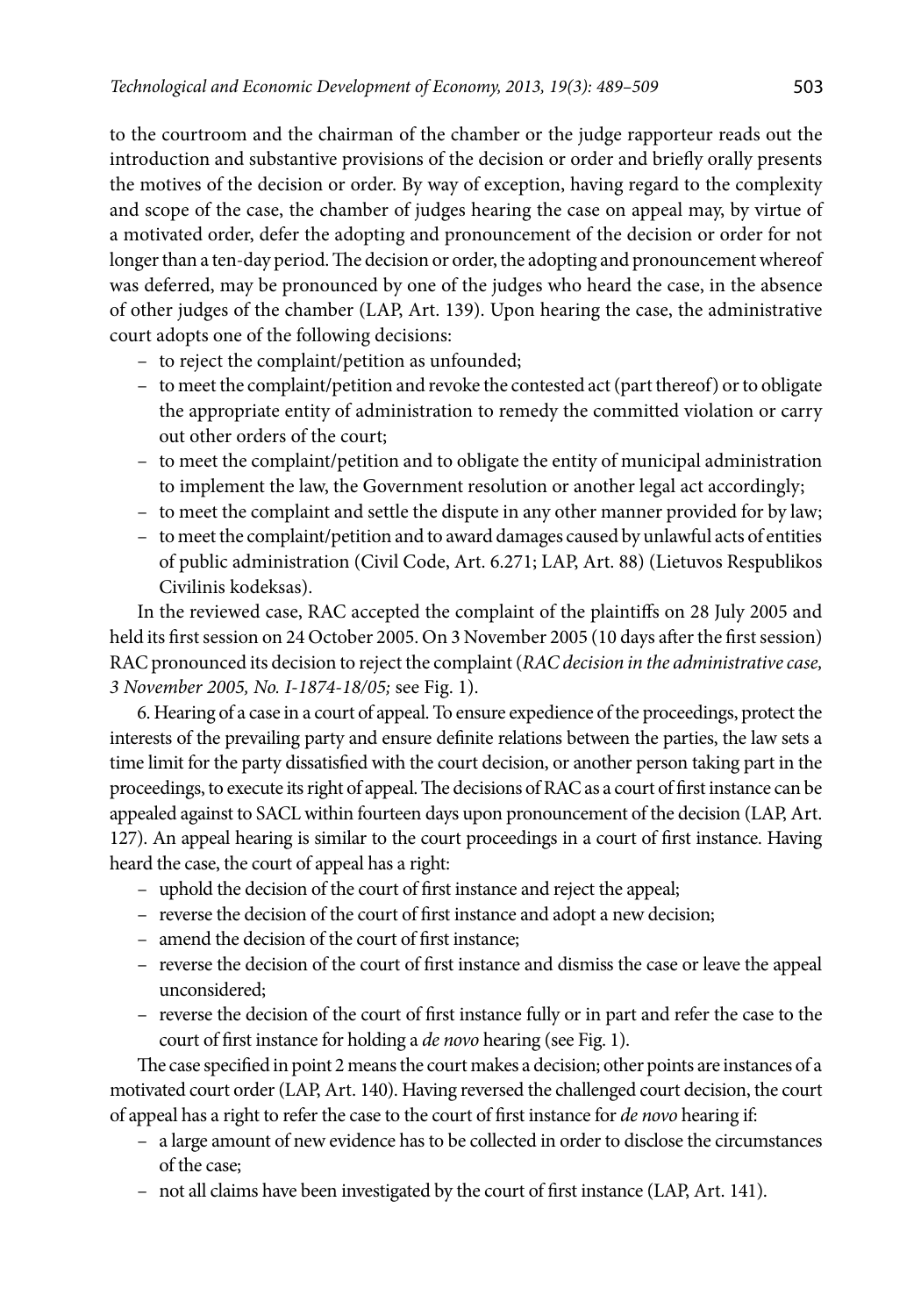The decision, ruling or order of the appellate court becomes effective on the day it is made and is not subject to appeal by cassation (LAP). The person who has filed an appeal is entitled to withdraw the appeal before the closing statements. A written petition by the appellant whereby the appeal is withdrawn is attached to the case file while the oral statement will be recorded in the minutes of the court hearing and signed by the appellant. The court terminates the appeal proceedings by virtue of an order, unless the decision has been appealed against by other persons. The court notifies other participants in the appeal proceedings of the withdrawal of the appeal. The person who withdraws the appeal has no right to file the appeal *de novo* (LAP, Art. 132).

On 8 November 2005, five days after pronouncement of the RAC decision (less than 14 days), the plaintiffs filed an appeal to the SACL. On 15 February 2006, the first session in the court of appeal was held. On 21 February 2006 (six days after the first session in the court of appeal), the ruling of SACL satisfied part of the plaintiffs' complaint: the decision of Vilnius RAC pronounced on 3 November 2005 was reversed and the case referred to the same court for holding *de novo* hearing (*SACL ruling in the administrative case, 21 February 2006, No. A7 -850-06;* see Fig. 1).

On 29 May 2006 RAC held its second session. On 8 June 2006 (10 days after the second session) RAC pronounced its decision to dismiss the part of the administrative case dealing with the demand of the plaintiffs to revoke the order No. 30-1849 "On Approval of the Detailed Plan of a Territory in Vilnius" issued by the director of the Administration of Vilnius City Municipality on 19 November 2004 and to reject the other part of the complaint (*RAC ruling in the administrative case, 8 June 2006, No. I-1479-19/06;* see Fig. 1).

On 19 June 2006, 11 days after pronouncement of the RAC decision (less than 14 days), the plaintiffs filed an appeal to the SACL. On 16 January 2007, the court of appeal gathered for its second session. On 26 January 2007 (10 days after the second session in the court of appeal), SACL passed its resolution satisfying part of the plaintiffs' complaint: the decision of Vilnius RAC pronounced on 8 June 2006 was reversed and the case referred to the court of first instance for holding *de novo* hearing *(SACL ruling in the administrative case, 26 January 2007, No. A14-110-07;* see Fig. 1).

7. It is not always possible to hear a case on the merits and adopt a court decision during the first and only session, although the court makes all efforts to hear a case in one session if it does not translate into improper case hearing. But it is complicated, and sometimes impossible, even with proper preparation for judicial hearing, although this stage attempts to ensure hearing the case on merits during the first court session. Unexpected impediments often emerge and the judicial hearing takes one, two, three and sometimes even ten or more sessions. The chairman or judge of the court who by virtue of an order recognised the appeal/petition to be receivable, decides, as necessary, on the summoning of specialists or on the conduct of an expert examination. Specialists are invited where special knowledge is required in the court in the course of the investigation of the case for examining and evaluating documents, articles or actions. The explanations of the specialist are recorded in a separate document and signed by the specialist or recorded in the minutes of the court hearing. In the latter case the specialist has the right of access to the minutes and is entitled to present his comments in writing under his signature (LAP, Art. 61). If questions arise in the administrative case that require special knowledge in the area of science, art, technology and crafts, the court or the judge appoints an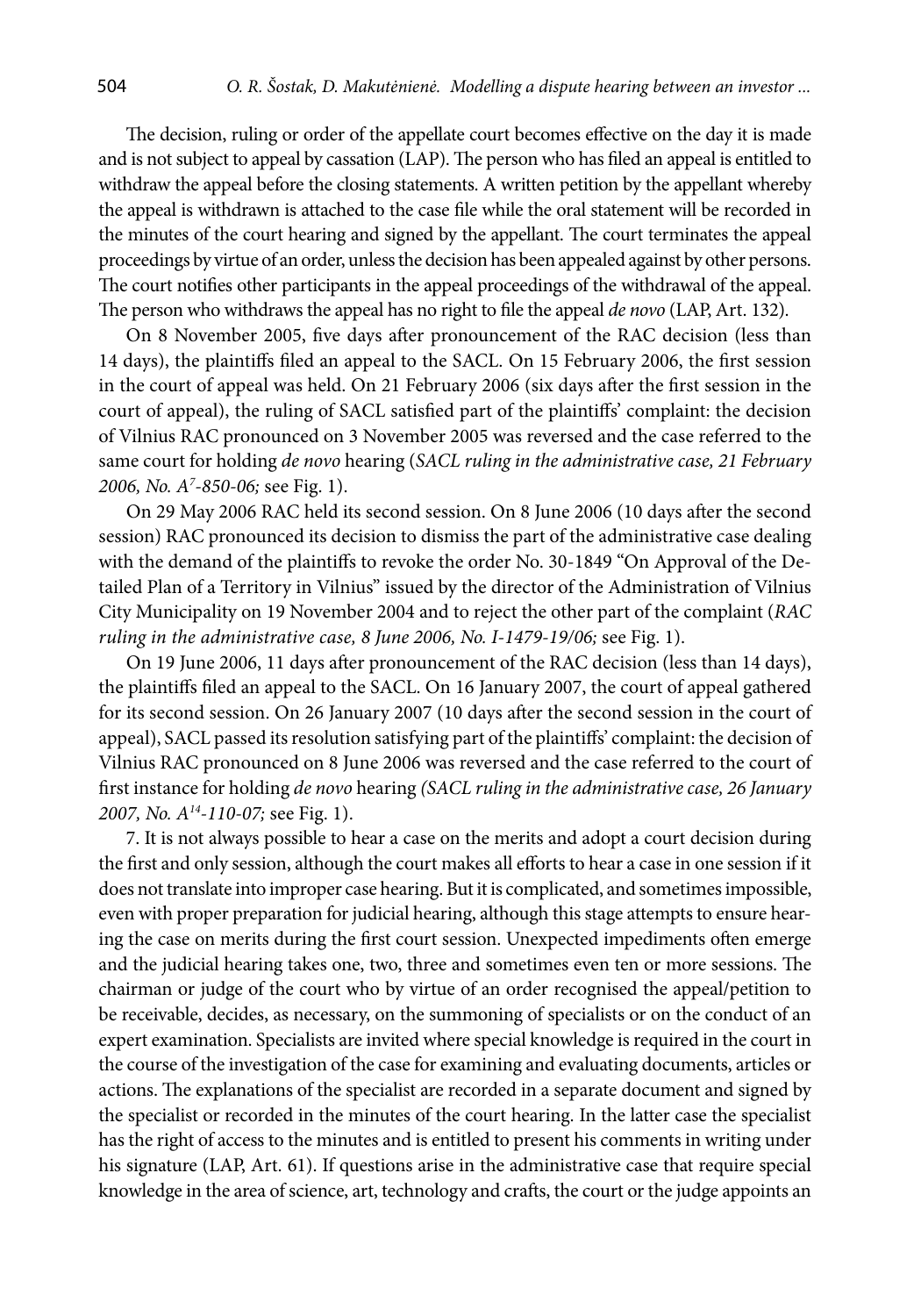expert or charges an appropriate expert institution to carry out the expert examination. The questions, on which the opinion of an expert is requested may be put to the court by each participant in the proceedings, however, the questions will be finally determined by the court or the judge. The expert's opinion is presented in writing in the report of the expert examination. Where there are several experts appointed to the case, their joint opinion is signed by those of them who approve the opinion. The experts who disagree with them draw up their opinion separately. The expert's opinion is not binding on the court. However, the court must motivate its disagreement with the expert's opinion (LAP, Art. 62).

On 14 May 2007 RAC held its third session. On 24 May 2007 (10 days after the third session) RAC pronounced its decision to hear the case on the merits *de novo*. All persons (natural and legal) with ownership rights to any individual properties (apartments, premises) in the residential house in Vilnius were invited to take part in the case. The case hearing was postponed until 2 July 2007. The State Enterprise Centre of Registers was charged with a duty to provide the court with data about all persons with ownership rights to individual properties (apartments, premises) in the said residential house by 8 June 2007. The court decided to summon a fire safety professional to the court session. On 2 July 2007, RAC held its fourth session. On 12 July 2007 (10 days after the fourth session), RAC pronounced its decision to reject the plaintiffs' complaint as ungrounded (*RAC ruling in the administrative case, 24 May 2007, No. I-6027-14/07; RAC ruling in the administrative case, 12 July 2007, No. I-6027-14/07,* see Fig. 1).

8. Appeals can be filed either directly with the appellate court or through the court the decision, ruling or order whereof is appealed against. Having received the appeal, the appellate court compels the presentation of the administrative case file and determines the issue of admissibility of the appeal. As necessary, the appellate court may refer the issue of admissibility of appeal to the court of the first instance the decision, ruling or order whereof is appealed from (LAP, Art. 129). All parties to the proceedings are entitled to file an appeal. Claims that were not filed when the case was heard at the court of the first instance are not allowable in the appeal. Claims that are inextricably connected to the filed claims are not deemed to be new claims (LAP, Art. 130). While hearing the case on appeal, the court reviews the legality and validity of both the contested and uncontested parts of the decision as well as the legality and validity of the decision in respect of the persons who did not file the appeal. The court is not bound by the arguments of the appeal and must review the case in full (LAP, Art. 136)

On 19 July 2007, seven days after pronouncement of the RAC decision (less than 14 days), the plaintiffs filed an appeal to the SACL. On 16 April 2008 the court of appeal held its third session. On 28 April 2008 (10 days after the third session in the court of appeal) SACL pronounced its ruling upholding the decision of Vilnius RAC pronounced on 12 July 2007 and rejecting the plaintiffs' appeal. This ruling was not subject to appeal *(SACL ruling in the administrative case, 28 April 2008, No. A-438-679/2008;* see Fig. 1).

9. The prevailing party to the proceedings is entitled to recover costs from the non-prevailing adverse party (LAP, Art. 44). The party interested in the recovery of costs files with the court a written petition with the calculation and substantiation of the costs incurred. Petitions for the recovery of costs that have not been filed with the court by the termination of the hearing of the case on the merits must be filed with the court within 14 days after the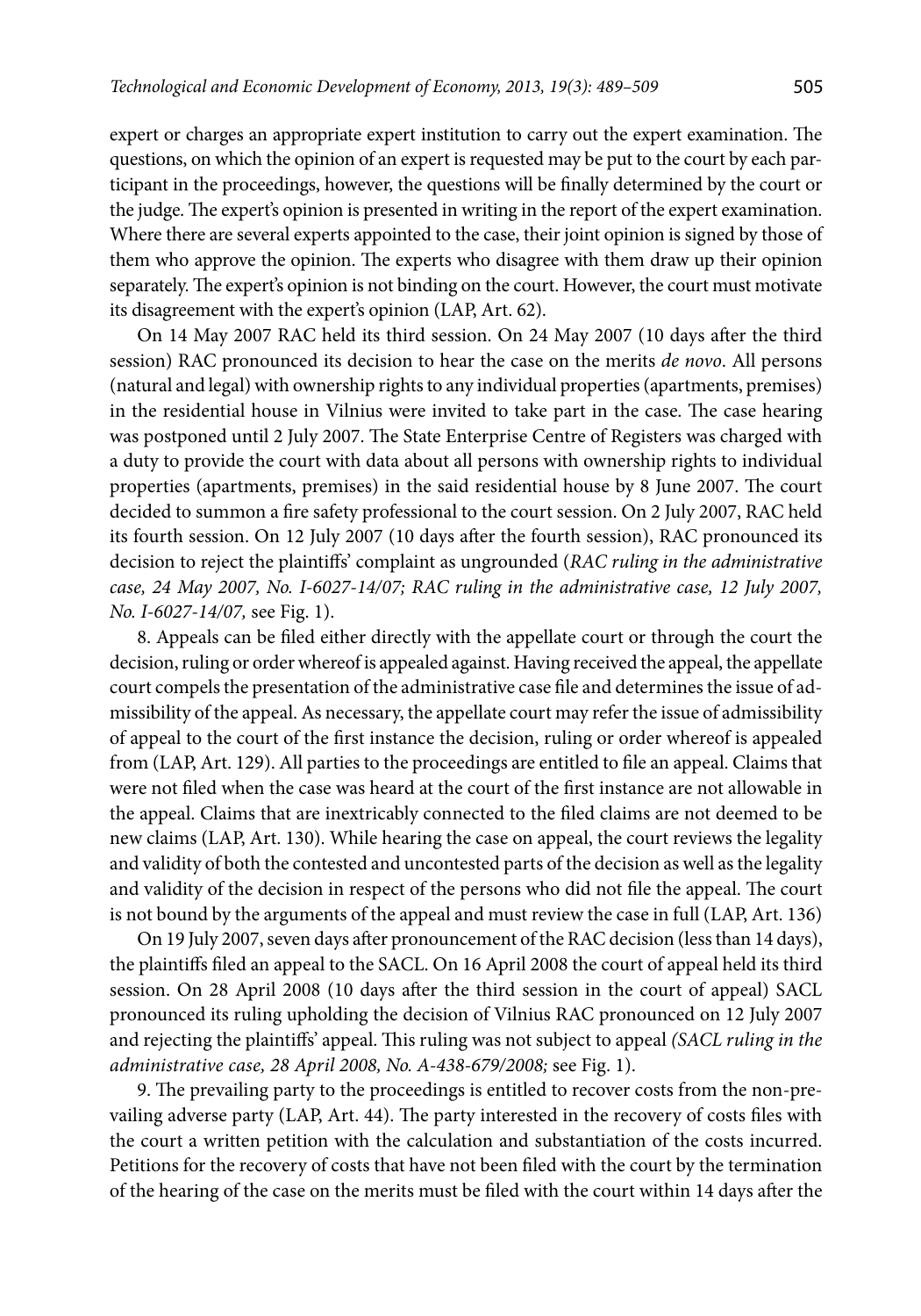coming into effect of the decision. The court hears the petitions filed with the court before the termination of the hearing of the case on the merits by adopting a decision on the administrative case. In other cases, the court as a rule disposes of the petition for the recovery of costs by making an order in a written proceeding. The order made by the court of the first instance on the recovery of costs may be appealed to the Supreme Administrative Court of Lithuania within seven days from its pronouncement (LAP, Art. 45)

On 20 May 2008, Vilnius RAC pronounced its ruling to satisfy part of the request by the third party, the 690th association of residential construction, to recover the costs and awarded the 690th association of residential construction the amount of LTL 9,500 to cover representation costs, for which the plaintiffs were jointly and severally liable (*RAC ruling in the administrative case, 20 May 2008, No. I-6027-14/2007;* see Fig. 1). The court in this case did not award to the defendant loss recovery from the plaintiffs for the suspended construction (the provisional measures were effective for 28 days).

#### **Conclusions**

1. A successful implementation of a construction investment project demands for determining and sorting out all potential problems related to stakeholder groups as early as the procedure of detailed territorial planning. Open, patient attempts to determine the needs of the public concerned are necessary. An open dialogue requires collaboration and sometimes negotiations. Thus, the disputing parties must accept and understand different, often opposite, needs and interests and search for possible solutions through joint efforts. In the case analysed here, the public concerned was not informed about the approval of the detailed plan and the issuing of the building permit, which means the investor failed to consider the interests of the public concerned and lost any chance to resolve the dispute out of court.

2. Handling of disputes related to the infringement of rights of the public concerned might lead, and actually do lead, to huge losses suffered by both the investors and the public concerned. It happens because such disputes usually take lengthy periods for resolving. In the case analysed here, the litigation took three years. It is not always possible to hear a case on the merits and adopt a court decision during the first and only session, although the court makes all efforts to hear a case in one session. But it is complicated, and sometimes impossible, even with proper preparation for judicial hearing. Unexpected impediments often emerge and the judicial hearing takes one, two, three and sometimes even ten or more sessions. A case in point is the conflict analysed here, which took five sessions in the court of first instance and four sessions in the court of appeal, with a total of nine sessions. Thus, the plaintiffs were obliged to pay to their lawyers for three years and, on top of that, to reimburse LTL 9,500 to the defendant of lawyer costs as the non-prevailing party; they were lucky not to be liable for the reimbursement of about LTL 50,000 for the provisional measures. Also, no expert examinations were required. The investor, although completed the project, was forced to reduce the height of the new residential building with a considerable drop in expected profits. The construction was suspended for a month, but the project was implemented before the litigation was over and the building failed to receive the certificate of occupancy for a long time.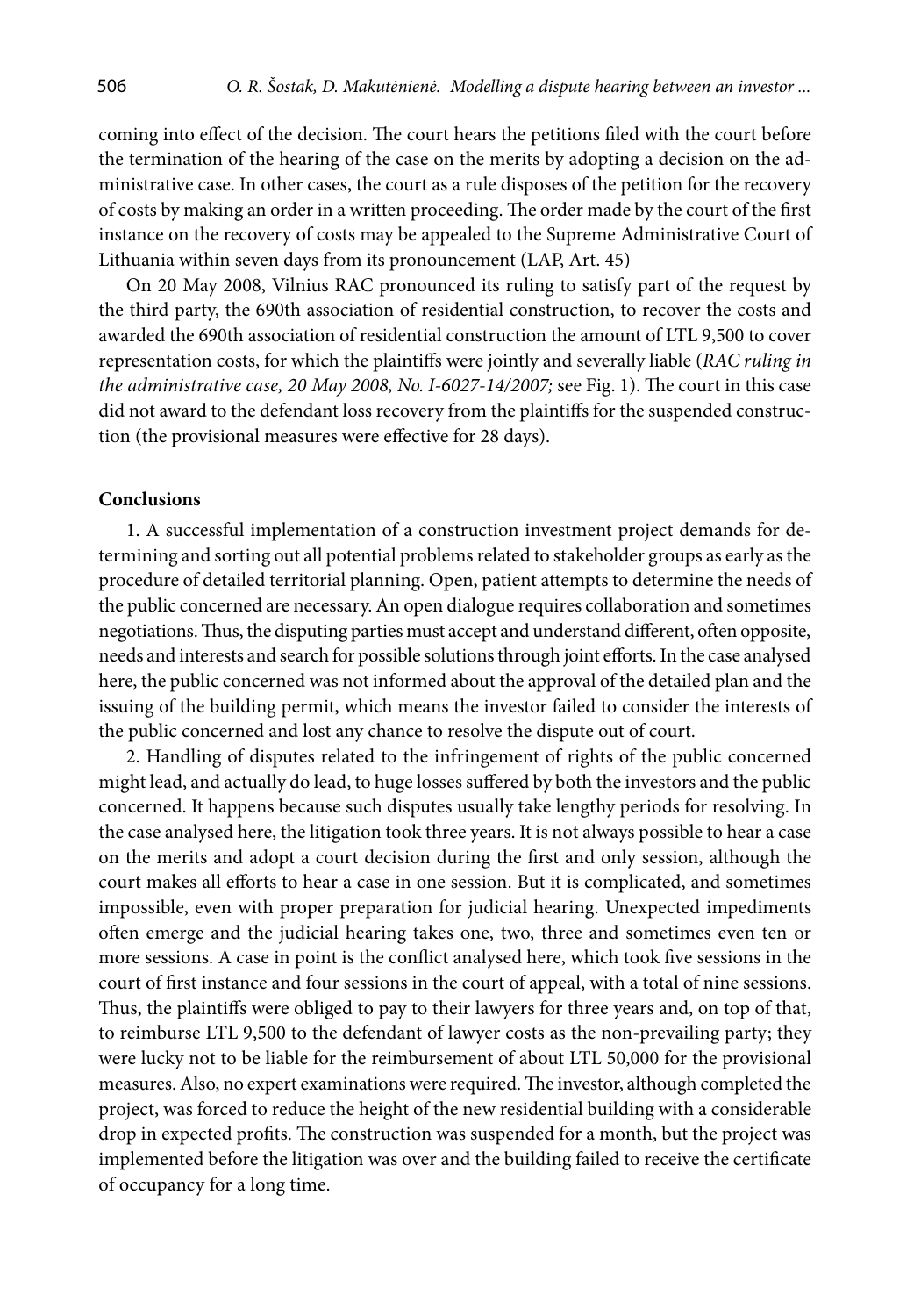3. The defence of infringed rights in administrative courts raises issues with application of provision measures. On one hand, failure to suspend construction may impede the enforcement of the court decision, or render the decision unenforceable, when the litigation (which may take several years) is over. On the other hand, suspended construction may translate into enormous financial losses to the investor and failure to complete the construction investment project. Besides, should the defendant prevail in the litigation, the entity to reimburse the loss is unclear. Judicial practise has seen cases when the non-prevailing party, the public concerned, had to reimburse the defendant any loss incurred due to the suspension of construction. It may be an unbearable burden to the public concerned and such scenario restricts the right of the public concerned to defend its allegedly infringed rights. This issue is yet to be finally resolved in judicial practice.

4. Based on the research, a conceptual model was crafted to enable analysis of formal model behaviour in future studies and to build up a complex system which would facilitate any construction project to plan and apply preventive measures mitigating the risk of a judicial dispute as early as the first project planning stage.

## **References**

- Bao, H.; Yee-Loong Chong, A.; Wang, H., Wang, L., Huang, Y. 2012. Qantitative decision making in land banking: a Monte Carlo simulation for China's real estate developers, *International Journal of Strategic Property Management* 16(4): 355–369. <http://dx.doi.org/10.3846/1648715X.2012.735272>
- Burinskienė, M.; Rudzkienė, V.; Venckauskaitė, J. 2011. Effects of quality of life on the price of real estate in Vilnius city, *International Journal of Strategic Property Management* 15(3): 295–311. <http://dx.doi.org/10.3846/1648715X.2011.617857>
- Chamodrakas, I.; Leftheriotis, I; Matakos, D. 2011. In-depth analysis and simulation study of an innovative fuzzy approach for ranking alternatives in multiple attribute decision making problems based on TOPSIS, *Applied Soft Computing* 11(1): 900–907. <http://dx.doi.org/10.1016/j.asoc.2010.01.010>
- Chou, J S.; Lin, C. 2013. Predicting disputes in public-private partnership projects: classification and ensemble models, *Journal of Computing in Civil Engineering* 27(1): 51–60. [http://dx.doi.org/10.1061/\(ASCE\)CP.1943-5487.0000197](http://dx.doi.org/10.1061/%28ASCE%29CP.1943-5487.0000197)
- Desierto, D.A. 2013. Conflict of Treaties, Interpretation, and Decision-Making on Human Rights and Investment During Economic Crises, *Transnational Dispute Management Journal* 1. [http://www.](http://www.transnational-dispute-management.com/article.asp?key=1930) [transnational-dispute-management.com/article.asp?key=1930](http://www.transnational-dispute-management.com/article.asp?key=1930)
- Erdis, E. 2013. The effect of current public procurement law on duration and cost of construction projects in Turkey, *Journal of Civil Engineering and Management* 19(1): 121**–**135. <http://dx.doi.org/10.3846/13923730.2012.746238>
- Kersuliene, V.; Zavadskas, E. K.; Turskis, Z. 2010. Selection of rational dispute resolution method by applying new step-wise weight assessment ratio analysis (SWARA), *Journal of Business Economics and Management* 11(2): 243–258. <http://dx.doi.org/10.3846/jbem.2010.12>
- Koziratskiy, J. L.; Koziratskiy, A. J.; Grevtsev, A. I.; Parinov, M. L.; Kushchev, S. S. 2008. Kompiuternoe modelirovanie konflikta slozhnykh sistem [Computerised modelling of a conflict in complex systems], *Vestnik VGU. Seriia: Sistemnyy analiz i informatsionnye tekhnologii* 2.
- Lakis, J. 2008. *Konfliktų sprendimas ir valdymas* [Conflict Resolution and Management]. Vilnius: Mykolo Romerio universitetas.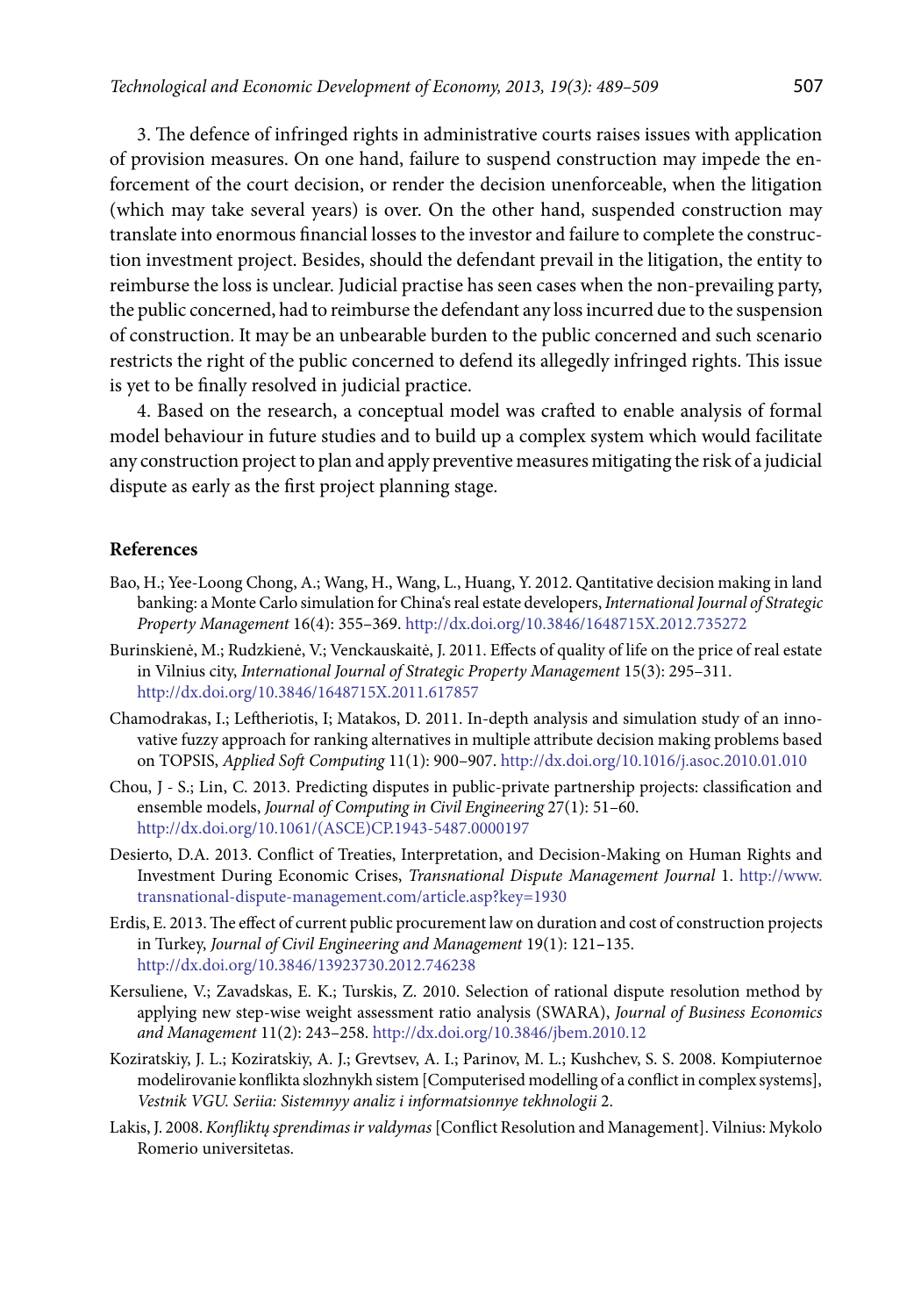- Lietuvos Respublikos administracinių bylų teisenos įstatymas [The Law on Administrative Proceedings of the Republic of Lithuania] (in Lithuanian).
- Lietuvos Respublikos civilinio proceso kodeksas. [Code of Civil Procedure of the Republic of Lithuania] (in Lithuanian).
- Lietuvos Respublikos Civilinis kodeksas. [The Civil Code of the Republic of Lithuania] (in Lithuanian).
- Lietuvos Respublikos teritorijų planavimo įstatymas [The Law on Territorial Planning of the Republic of Lithuania] (in Lithuanian).
- Lietuvos Respublikos Visuomenės informavimo ir dalyvavimo teritorijų planavimo procese nuostatai [Regulations on Informing the General Public and Public Participation in the Territorial Planning Procedures of the Republic of Lithuania] (in Lithuanian).
- Lin, M.-C.; Tserng, H. P.; Ho, S.-P.; Yuong, D.-L. 2011. Developing a construction-duration model based on a historical dataset for building project, *Journal of Civil Engineering and Management* 17(4): 529**–**539. <http://dx.doi.org/10.3846/13923730.2011.625641>
- Mitkus, S.; Šostak, O. R. 2008. Modelling the process for defence of third party rights infringed while implementing construction investment projects, *Technological and Economic Development of Economy* 14(2): 208–223.<http://dx.doi.org/10.3846/1392-8619.2008.14.208-223>
- Mitkus, S.; Šostak, O. R. 2009. Preservation of healthy and harmonious residential and work environment during urban development, *International Journal of Strategic Property Management* 13(4): 339–357. <http://dx.doi.org/10.3846/1648-715X.2009.13.339-357>
- Park, M.; Chu, Y.; Lee, H.-S.; Kim, W. 2009. Evaluation methods for construction projects, *Journal of Civil Engineering and Management* 15(4): 349–359.<http://dx.doi.org/10.3846/1392-3730.2009.15.349-359>
- Pinter, U; Pšunder, I. 2013. Evaluating construction project success with use of the M-TOPSIS method, *Journal of Civil Engineering and Management* 19(1): 16**–**23. <http://dx.doi.org/10.3846/13923730.2012.734849>
- Šostak, O. R.; Vakrinienė, S. 2011. Mathematical modelling of the dispute proceedings between investors and third parties on allegedly violated third-party rights, *Journal of Civil Engineering and Management*  17(1): 126–136.<http://dx.doi.org/10.3846/13923730.2011.560628>
- Statybos Techninis Reglamentas STR 2.02.01:2004 "Gyvenamieji pastatai" [Construction Technical Regulation STR 2.02.01:2004 "Residential Buildings" (in Lithuanian).
- Tettey, T.; Marwala, T. 2007. Conflict modelling and knowledge extraction using computational intelligence methods, in 11<sup>th</sup> International Conference of Intelligent Engineering Systems, 29 June–1 July, 2007, Budapest, Hungary, 161–166.
- Urbanavičienė, V.; Kaklauskas, A.; Zavadskas, E. K. 2009. The conceptual model of constructional and real estate negotiation, *International Journal of Strategic Property Management* 13(1): 53–70. <http://dx.doi.org/10.3846/1648-715X.2009.13.53-70>
- Wang, Y-R.; Yu, C.-Y.; Chan, H.-H. 2012. International predicting construction cost and schedule success using artificial neutral networks ensemble and support vector machines classification models, *International Journal of Project Management* 30(4): 470–478.<http://dx.doi.org/10.1016/j.ijproman.2011.09.002>
- Yang, J.; Shen, G. Q.; Ho, M.; Drew, D. S.; Chan, A. P. C. 2009. Exploring critical success factors for stakeholder management in construction projects, *Journal of Civil Engineering and Management* 15(4): 337–348. <http://dx.doi.org/10.3846/1392-3730.2009.15.337-348>
- Yeh, K.-C.; Tsai, M.- H., Kang, S.-C. 2012. On-site building information retrieval by using projection-based augmented reality, *Journal of Computing in Civil Engineering* 26(3): 342–355. [http://dx.doi.org/10.1061/\(ASCE\)CP.1943-5487.0000156](http://dx.doi.org/10.1061/%28ASCE%29CP.1943-5487.0000156)
- Zavadskas, E. K.; Kaklauskas, A. 2008. Model for Lithuanian construction industry development, *Transformations in Business & Economics* 7(1): 152–168.